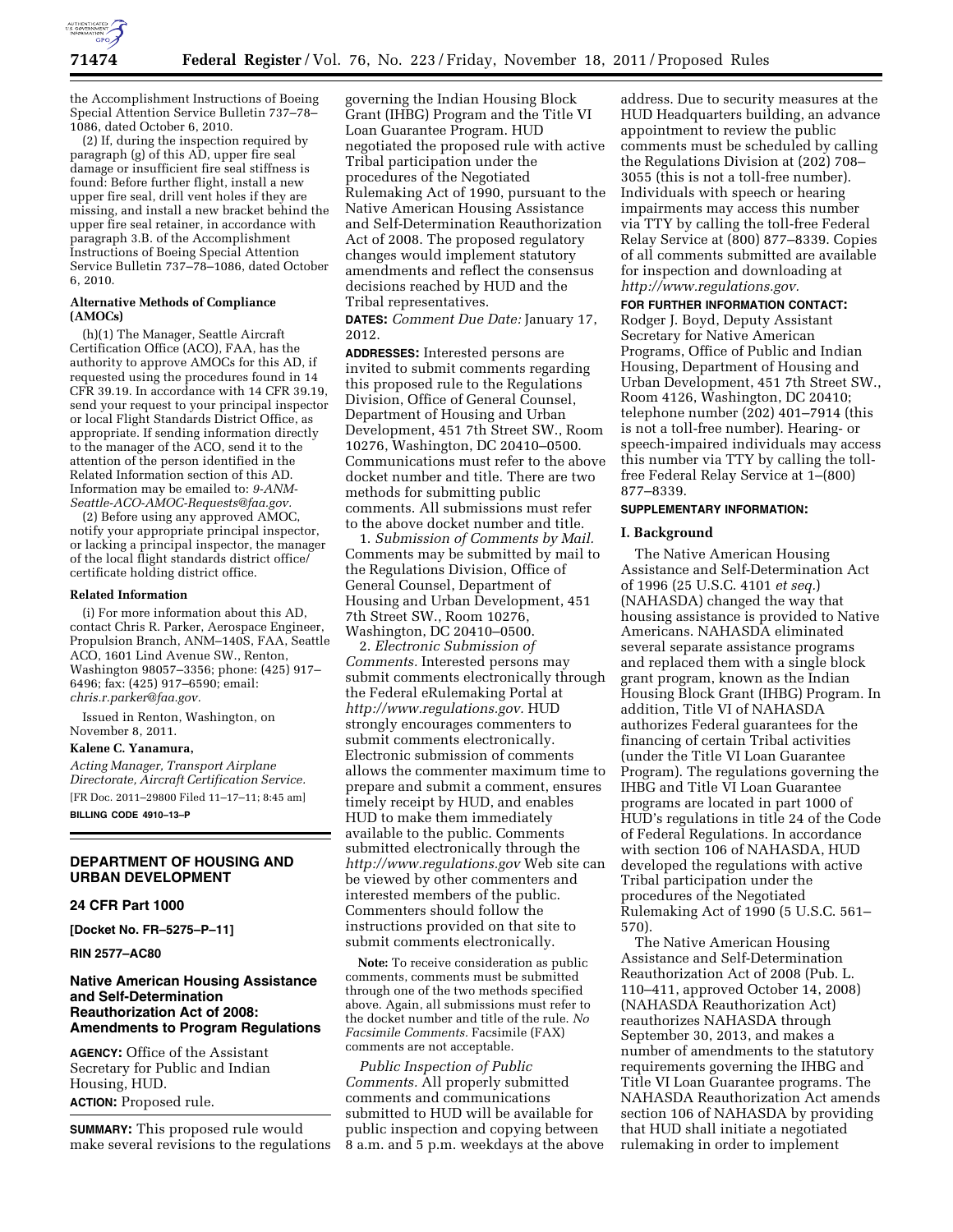aspects of the 2008 Reauthorization Act that require rulemaking. On January 5, 2010, at 75 FR 423, HUD published a **Federal Register** notice announcing the final list of members of the Native American Housing Assistance and Self-Determination Negotiated Rulemaking Committee (the NAHASDA Rulemaking Committee, or the Committee).

The NAHASDA Rulemaking Committee convened for one, 2-day meeting and five, 3-day meetings in Scottsdale, Arizona; Westminster, Colorado; Seattle, Washington; and St. Paul, Minnesota, from March to August 2010. Under the terms of the charter approved by the Committee, the negotiations were to focus on implementation of NAHASDA, as amended, except that subpart D of 24 CFR part 1000, which governs the NAHASDA allocation formula, was generally to be excluded from the negotiations. (The committee nonetheless agreed by consensus to make minor revisions to regulations in subpart D in order to address issues that primarily involved provisions under subpart C.) HUD also agreed to consider issues that did not directly arise from statutory amendments, if time permitted.

#### **II. This Proposed Rule**

This proposed rule would amend HUD's regulations by implementing statutory amendments to NAHASDA. The proposed rule would make changes to the regulations under subpart A of 24 CFR part 1000 regarding the guiding principles of NAHASDA, definitions, labor standards, environmental review procedures, procurement, Tribal and Indian preference, and program income. Proposed changes to subpart B of 24 CFR part 1000 address eligible families, useful life of properties, and criminal conviction records. Proposed changes to subpart C of 24 CFR part 1000 would address the Tribal program year, Indian Housing Plan (IHP) requirements, administrative and planning expenses, reserve accounts, local cooperation agreements, and exemption from taxation. Proposed changes to subpart D of part 24 would address certain formula information that must be included in the IHP and Annual Performance Report (APR), as well as the date by which HUD must provide data used for the formula and projected allocation to a Tribe or Tribally Designated Housing Entity (TDHE). Proposed changes to subpart E of 24 CFR part 1000 would address financing guarantees. Finally, proposed changes to subpart F of 24 CFR part 1000 would address HUD monitoring, APRs, APR review, HUD performance measures,

recipient comments on HUD reports, remedial actions in the event of substantial noncompliance, audits, submission of audit reports, and records retention.

Following is a section-by-section description of provisions that HUD proposes under this rule:

### *Subpart A*

Section 1000.2, Guiding Principles

Section 1000.2 would be revised to conform it to the provision of amended NAHASDA section 2, that the Federal government ''shall'' work to provide housing assistance and to assist development of private finance mechanisms, and that Federal assistance ''shall'' be provided in a manner that recognizes Indian self-determination and self-governance. Prior to the NAHASDA Reauthorization Act, these provisions stated that the Federal government and Federal assistance ''should'' comply with the stated principles.

### Section 1000.9, Negotiated Rulemaking

Section 1000.9 would establish provisions that apply to the negotiated rulemaking process that is used under NAHASDA. Paragraph (a) would require HUD to appoint representatives of the Federal government and representatives of diverse Tribes and program recipients. Paragraph (b) would codify the requirement of NAHASDA section 106(b)(2)(C) for HUD to initiate negotiated rulemaking within 90 days after enactment of any act reauthorizing NAHASDA, as well as any act that significantly amends NAHASDA. Paragraph (c) would provide that negotiated rulemaking committees may establish workgroups to develop proposals. Paragraph (d) would provide that the committee submits recommended rules to HUD and that once HUD determines what rules it will propose, it will publish notice of the proposal in the **Federal Register**. Finally, it would provide that the committee and HUD will review public comments before HUD makes a determination on the provisions of the final rule.

### Section 1000.10, Definitions

Section 1000.10(b) would add a new definition of ''housing related activities,'' which is used in proposed § 1000.64 with respect to permissible use requirements for program income. The proposed definition would be modeled, in significant part, on the new statutory definition of ''housing related community development.'' Section 1000.10(b) would codify in regulations

the new statutory definition of ''housing related community development,'' which are those activities that may be financed with notes and other obligations guaranteed by HUD pursuant to section 601 of NAHASDA. It would revise the existing definition of ''Indian Area'' to conform to the amended definition in NAHASDA. It would also add a new definition of ''outcomes,'' which is used in NAHASDA section 102(b) to describe information required to be in the IHP, and which would be used in § 1000.512 to describe items required to be included in IHPs and performance reports. Section 1000.10(b) would also add a new definition of ''Tribal program year,'' which is used in §§ 1000.110, 1000.201, 1000.214, and 1000.216 to specify the basis on which grants are provided and the date by which IHPs must be submitted to HUD. The definition would provide that ''Tribal program year'' means the fiscal year of the recipient.

Section 1000.12, Nondiscrimination Requirements

Section 1000.12(d) would be revised to conform to amended NAHASDA section 201(b)(6), which exempts Federally recognized Tribes and their TDHEs from Title VI of the Civil Rights Act of 1964 and the Fair Housing Act in carrying out activities under NAHASDA. It would also provide that state-recognized Tribes may provide preference to Tribal members and other Indian families pursuant to NAHASDA section 201(b), and in employment and contracting pursuant to NAHASDA section 101(k).

# Section 1000.16, Labor Standards

Section 1000.16 would be revised to add a paragraph (e) based on NAHASDA section 104(b)(3), which addresses the applicability of Tribal laws that require payment of not less than prevailing wages to certain workers. The statute provides that if a contract or agreement for assistance, sale, or lease pursuant to NAHASDA is covered by such a Tribal law or laws, then the contract or agreement is not required to contain a provision requiring payment of prevailing wages in accordance with section 104(b)(1). The current paragraph (e) of 1000.16 would be redesignated as paragraph (f). In addition, the citation to the Davis-Bacon Act in paragraph (a) would be revised to reflect current codification of the provision referenced in amended section 104(b)(1) of NAHASDA, and the citation to the Contract Work Hours and Safety Standards Act in paragraph (c) would be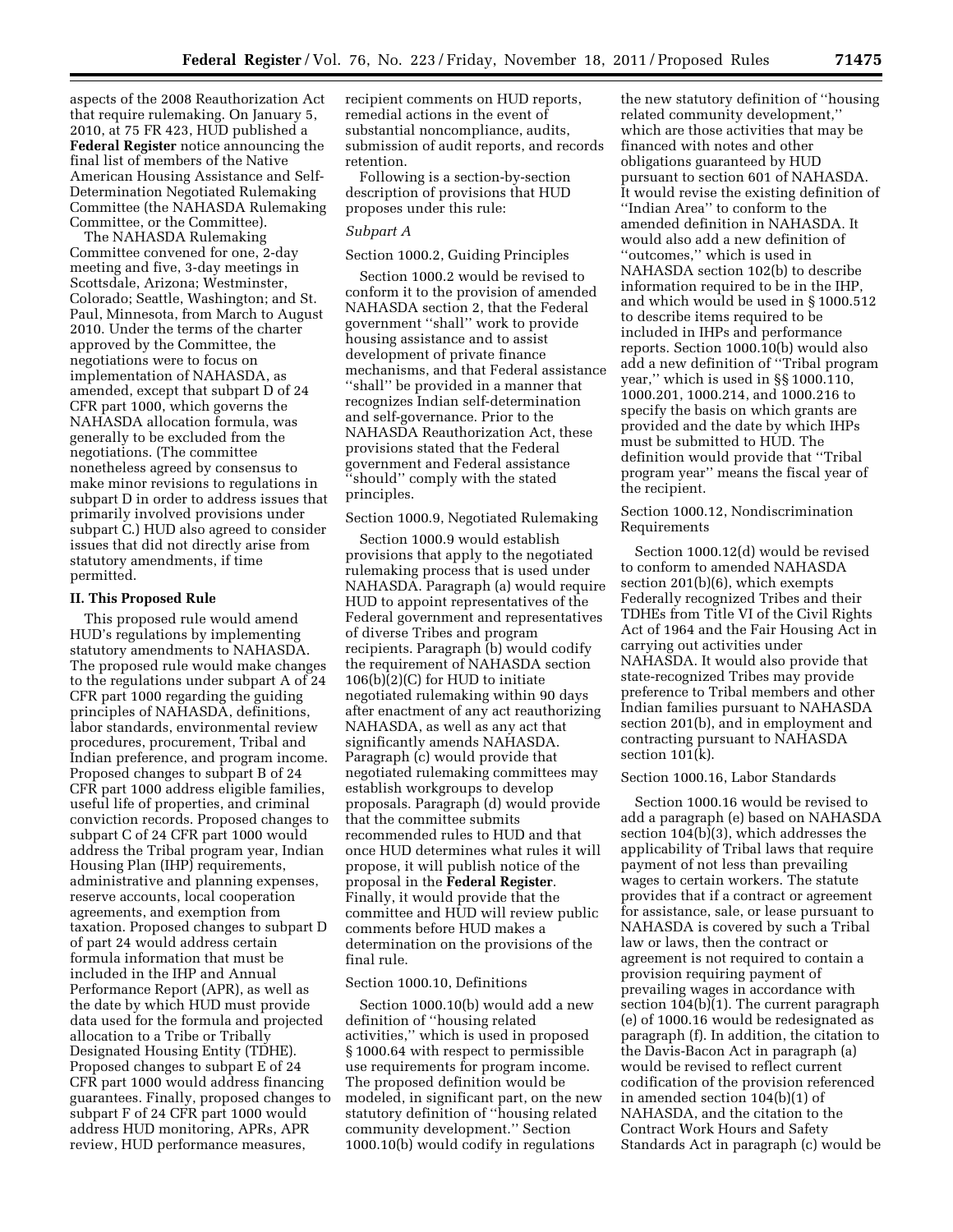updated to reflect the current codification of the referenced provision.

The Committee draft included a provision that addressed construction and development contracts that are entered into by a recipient. The language sought to clarify that such construction and development contracts, if entered into pursuant to a HUD contract or agreement for assistance, sale, or lease under NAHASDA, are not required to contain the prevailing wage provision referenced in NAHASDA section 104(b)(1) if the contracts are subject to Tribal laws that require payment of not less than prevailing wages. Upon further review, HUD determined that revision of the draft rule provision was needed in order to reconcile the intent of the Committee with language as used in the statute, but the Committee did not take up the draft provision again. Although this proposed rule does not include the described provision, HUD agrees that such construction and development contracts are not required to include the provision referenced in NAHASDA section 104(b)(1) under the described circumstances. HUD notes that in addition to construction and development contracts, contracts for the operation (including maintenance) of NAHASDA-assisted affordable housing are not required to include the provision under the described circumstances, and work performed directly by Tribal or TDHE employees on NAHASDAassisted housing is also not subject to the provisions in section 104(b)(1) in those circumstances. HUD specifically solicits public comment on whether inclusion of a provision clarifying these exclusions would be necessary or beneficial in the final rule.

# Section 1000.21, Waiver of Environmental Review Procedures

A new § 1000.21 would be added to conform to NAHASDA section 105(d), which establishes the circumstances under which HUD may waive certain procedural requirements for the submission of certifications related to environmental reviews performed by Tribes. Following the amendment enacting section 105(d) of NAHASDA, HUD established, through the issuance of program Notice CPD–04–08, procedures 1 for requesting a waiver of

the statutory environmental review requirements. It is HUD's policy to follow the procedures in Notice CPD– 04–08 when processing environmental review waivers.

Section 1000.26, Procurement

Section 1000.26 would incorporate two statutory provisions related to procurement. The exemption in NAHASDA section 203(g) of procurements of less than \$5,000 from competitive requirements would be incorporated in § 1000.26(a)(11)(iii), and the provision in section 101(j) that recipients may use Federal supply sources made available by the General Services Administration would be incorporated in  $\S 1000.26(a)(11)(iv)$ . The existing regulatory provision with respect to bonding requirements in procurement would be redesignated as  $\bar{\S}$  1000.26(a)(11)(ii).

Section 1000.42, Section 3 of the Housing and Urban Development Act of 1968

Section 1000.42 would address section 3 of the Housing and Urban Development Act of 1968, which requires certain HUD recipients (*e.g.,*  recipients of more than \$200,000 in HUD housing and community development assistance for a covered project) to provide economic opportunities to low- and very lowincome residents. New paragraph (c) would clarify that recipients meet the section 3 requirements when they comply with employment and contract preference laws adopted by their Tribe in accordance with section 101(k) of NAHASDA. Paragraph (d) would provide that for purposes of section 3, NAHASDA funding is subject to the requirements applicable to the category of programs entitled ''Other Programs'' that provide housing and community development assistance. The proposed provision would serve to clarify that NAHASDA recipients do not fall under the alternative category of recipients under section 3, which is for public and Indian housing agencies that award contracts in connection with assistance for development, modernization of

units, and the operation of programs and projects under the 1937 Act. NAHASDA recipients do not receive assistance under the 1937 Act.

Sections 1000.48, 1000.50, and 1000.52, Tribal and Indian Preference

Sections 1000.48, 1000.50, and 1000.52 would be revised to implement section 101(k) of NAHASDA, which provides that the employment and contract preference laws of a Tribe that receives the benefit of a grant (or portion of a grant) apply to the administration of the grant (or portion of a grant), notwithstanding any other provision of law.

Sections 1000.48, 1000.50, and 1000.52 would clarify that a recipient is required to apply Tribal preference in employment and contracting, if a Tribe has enacted Tribal preference laws, and that only to the extent that such Tribal preference laws have not been enacted, a recipient must instead apply Indian preference, as required under section 7(b) of the Indian Self-Determination and Education Assistance Act (25 U.S.C. 450e(b)).

In addition, §§ 1000.48(c) and 1000.52(d) would clarify that the exemption in NAHASDA section 203(g) for procurements of less than \$5,000 from competitive rules and procedures serves to exempt such procurements from Indian preference requirements under section 7(b) of the Indian Self-Determination and Education Assistance Act.

Sections 1000.26, 1000.62, and 1000.64, Program Income

The NAHASDA Reauthorization Act amended NAHASDA section  $104(a)(1)(B)$  to change one of the conditions for a recipient to be able to retain program income. The amendment removed the requirement for a recipient to agree to use the program income for ''affordable housing activities'' in accordance with NAHASDA, and replaced it with a requirement for the recipient to agree to use the program income for ''housing related activities'' in accordance with NAHASDA. Accordingly, a new § 1000.64 would address the permissible uses of program income and clarify that the requirement for program income to be used for ''housing related activities'' is the only applicable Federal requirement. (As discussed above, ''housing related activities'' would be defined in § 1000.10(b).) This clarification is consistent with HUD's treatment of proceeds of sale as outlined in the notice titled ''IHBG Program: Notice of Revision to Transition Requirements— Proceeds of Sales of Former 1937 Act

<sup>&</sup>lt;sup>1</sup>The following is a brief summary of these procedures. When a procedural or nonsubstantive violation of NEPA by a Tribe has been identified, the grantee has the opportunity to request a waiver. The waiver request must be in writing and include all available and relevant information necessary for HUD to complete an environmental review under 24 CFR part 50. HUD conducts a site visit and prepares and signs the environmental assessment.

The waiver request, executed environmental assessment, and all supporting documentation are provided to the Headquarters Office of Native American Programs (ONAP) for review. If the waiver request is acceptable, the Deputy Assistant Secretary for Native American Programs forwards it to the Environmental Review Division of the Office of Community Planning and Development (CPD). CPD has NEPA oversight authority for HUD. After appropriate review and consideration, if the waiver package is found to comply with section 105(d) of NAHASDA, it is then approved by the Assistant Secretary for Public and Indian Housing and the Assistant Secretary for CPD, and the grantee is notified that the waiver is approved.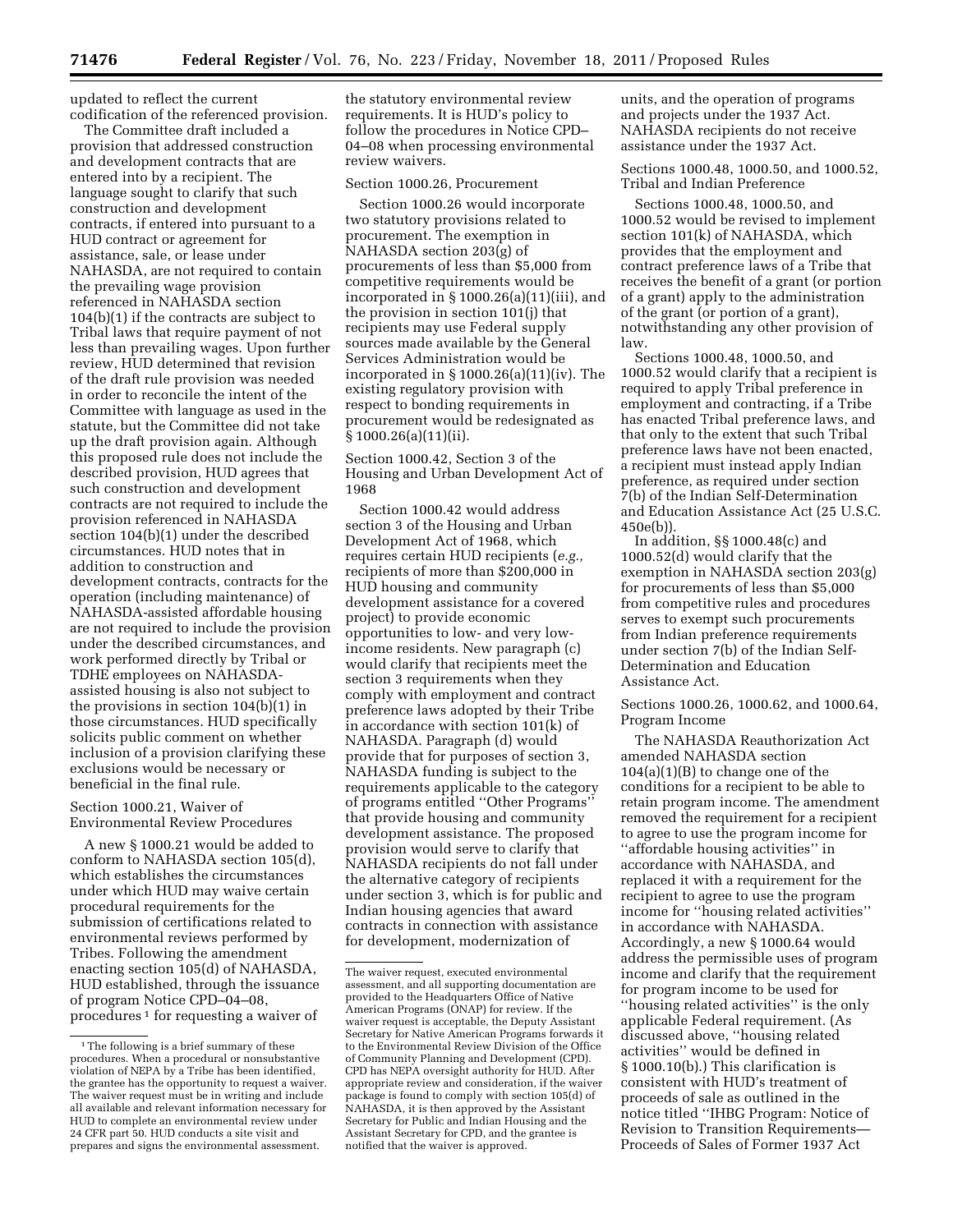Homeownership Units,'' published in the **Federal Register** on April 1, 1999 (64 FR 15778). In addition, the provision in § 1000.62(b) that reflects the former statutory provision regarding ''affordable housing activities'' would be removed, so that § 1000.62 would address only what constitutes program income, rather than its permissible uses. The heading of § 1000.62 would be revised accordingly. Finally, consistent with the amendments to NAHASDA section 104(a)(2) regarding expenditure of program income, § 1000.26(a)(5) would be revised to provide that a recipient may draw down or expend IHBG funds before expending program income.

Section 1000.58, Investment of IHBG Funds

Paragraph (f) of § 1000.58 would be revised to remove the current restriction on investing IHBG funds that have been allocated for the operating subsidy element of the Formula Current Assisted Housing Stock (FCAS) component of the IHBG formula. Paragraph (g) would be revised to increase the permissible period of investments from 2 to 5 years. These changes would provide recipients greater flexibility in their financial management of IHBG funds pending their expenditure on IHBG activities.

#### *Subpart B*

Sections 1000.104, 1000.106, 1000.108, 1000.110, 114, 116, and 118, Eligible Families

The NAHASDA Reauthorization Act amended NAHASDA section 201(b)(3), which provides that, notwithstanding the general requirement for assistance to be provided to low-income Indian families, recipients may provide housing to other families whose presence is essential to the well-being of Indian families. The amendment removed the provision that the exception is for ''non-Indian'' essential families. Accordingly, corresponding regulatory references to ''non-Indian'' essential families would be removed throughout §§ 1000.104, 1000.106, 1000.108, 1000.110, 1000.114, 1000.116, and 1000.118.

Section 1000.110(a) would clarify that a family that is low income at the times specified in redesignated § 1000.147, but which subsequently becomes non low-income due to an increase in income, may continue to participate in the program in accordance with the recipient's admission and occupancy policies. The provision would clarify that NAHASDA does not prohibit the recipient from continuing to serve such families, but that the policy

determination is to be made by the recipient. Amounts of assistance expended on such families would not be counted toward the 10 percent limit (or a higher limit approved by HUD) under § 1000.110(c). Such families, as well as a family member or household member who takes ownership of a homeownership unit under § 1000.146, would not be subject to the requirements of redesignated § 1000.110(b), but would be subject to the limitations on benefits that non lowincome families may receive under § 1000.110(d) only to the extent provided in the recipient's admission and occupancy policies.

Section 1000.110(b), which enumerates three activities that may serve non low-income families, would be removed to conform to the amendment that removed these enumerated activities in NAHASDA section 201(b)(2). The NAHASDA amendment added a blanket provision that any affordable housing activities may be provided to non low-income families to the extent that HUD approves the activities due to a need that cannot be reasonably met without the assistance. Prior to the statutory amendment, non low-income families could receive only homeownership assistance under section 202(2), model activities under section 202(6), or loan assistance activities under Title VI of NAHASDA.

In addition, redesignated § 1000.110(c) would be revised to provide that a recipient may, without HUD approval, use up to 10 percent of the amount it plans to spend in a Tribal program year, rather than 10 percent of the amount of its annual grant, for families whose income falls within 80 to 100 percent of median income. (Use of amounts in excess of 10 percent would still require HUD approval.) This change would be consistent with HUD's practice of no longer requiring recipients to track expenditures against particular annual grants. Instead, activities and expenditures would be tracked to the grantee's fiscal year on a rolling year-to-year basis.

Redesignated § 1000.110(e) would clarify that amounts of assistance expended on essential families would not be counted toward the 10 percent limit (or a higher limit approved by HUD) under § 1000.110(c). It would retain the existing provision that essential families are not subject to the limitations on benefits that non lowincome families may receive under  $§ 1000.110(d).$ 

Finally, § 1000.104(d) would incorporate the provision in NAHASDA section 201(b) that housing assistance

may be provided to a law enforcement officer whose presence the recipient determines will deter crime.

Sections 1000.141, 1000.142, 1000.143, 1000.144, 1000.145, and 1000.146, Useful Life

Proposed § 1000.146 would incorporate the provision of NAHASDA section 205(c), which provides that a family or household member who subsequently takes ownership of a homeownership unit is not subject to the binding commitment requiring that a dwelling unit must remain affordable for the useful life of the property. Proposed § 1000.146 would clarify, however, that if such a family or household member then transfers the property to a third party, such a third party is subject to the requirement that the unit remain affordable for its useful life.

Section 1000.141 would codify the definition of ''useful life.'' The question in the heading of § 1000.142 was revised slightly to clarify ''how a recipient determines useful life'' rather than ''what is the useful life.'' The response was also revised slightly to respond to the revised question. Proposed §§ 1000.143 and 1000.144 would clarify that a recipient implements the useful life requirement by placing a binding commitment that is satisfactory to HUD on the assisted property, and that to be satisfactory to HUD, the binding commitment must be a written use restriction agreement that is placed on the property and that has a duration equal to the property's useful life. Existing §§ 1000.144 and 1000.146 would be redesignated as §§ 1000.145 and 1000.147 for organizational clarity.

Redesignated § 1000.147 (formerly § 1000.146) would be revised to codify the provision in section 205(a) of NAHASDA that states when a family must be low-income to participate in a housing program under NAHASDA.

Sections 1000.150 and 1000.152, Criminal Conviction Records

The heading of § 1000.150 would be revised to conform to the NAHASDA Reauthorization Act amendment to NAHASDA section 208(a) that permits Tribes and TDHEs to access criminal conviction records of applicants for employment.

Section 1000.152 would be revised to specify how criminal conviction records may be used with respect to applicants for employment, by referencing permitted purposes under section 208 of NAHASDA.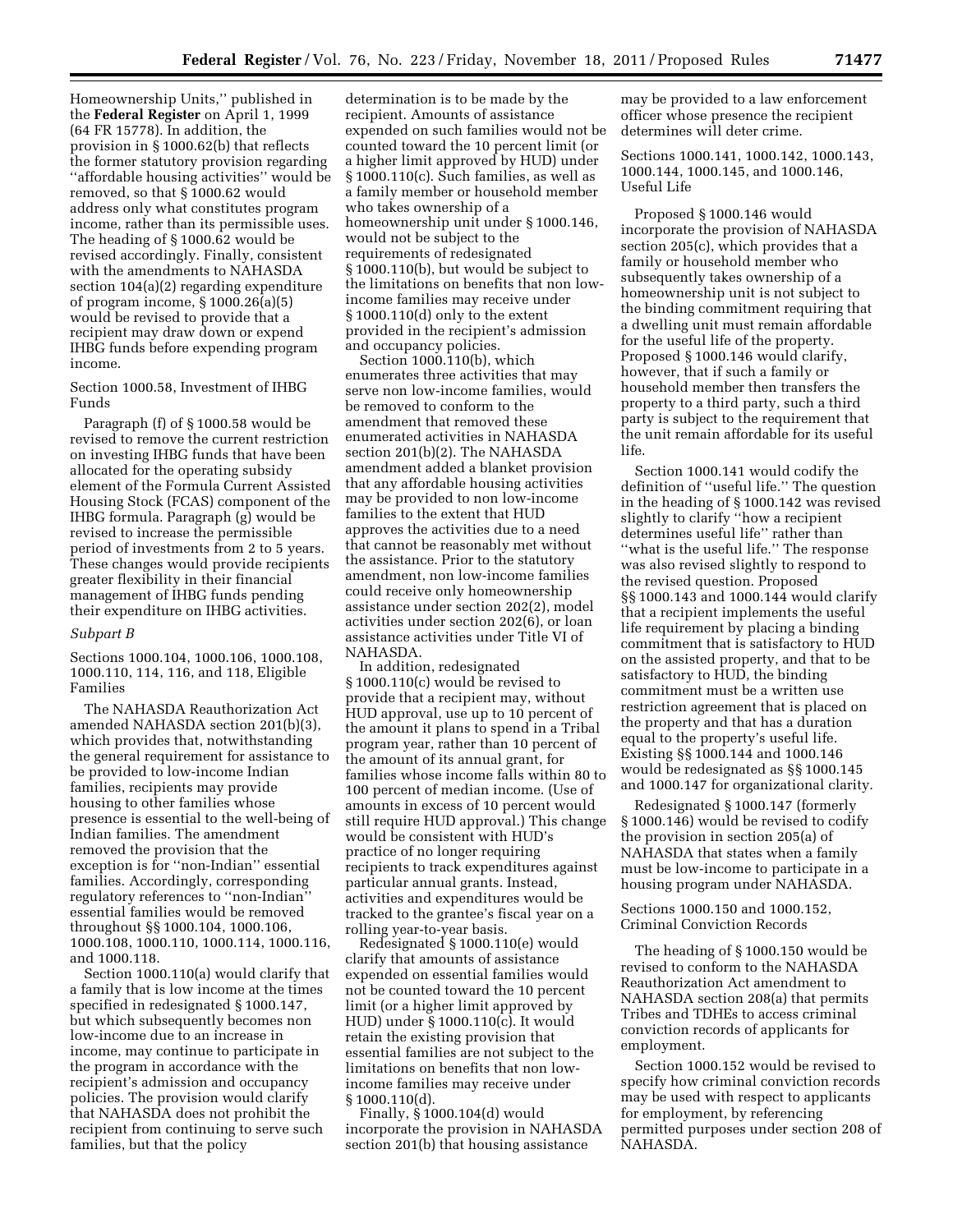# *Subpart C*

### Section 1000.201, Tribal Program Year

Section 1000.201 would be revised to conform to the amended provision of NAHASDA section 102(a) that IHPs are submitted for a Tribal program year, rather than for the Federal government's fiscal year.

Sections 1000.214, 1000.216, 1000.220, and 1000.230, Indian Housing Plan and Annual Performance Report Requirements

Sections 1000.214 and 1000.216 would be revised to conform to the amended provision of NAHASDA section 102(a) that an IHP must be submitted to HUD 75 days before the beginning of a Tribal program year. The existing regulatory provision requires submission of the IHP by July 1. Section 1000.220 would be revised by removing the statement that IHP requirements are contained in section 102(c) of NAHASDA. The referenced statutory provisions were removed under the NAHASDA Reauthorization Act. Section 1000.220 would be further revised to state that it enumerates the ''requirements,'' rather than the ''minimum requirements,'' for items to be included in the IHP. It would add § 1000.302 to the list of cross-referenced regulatory sections that include items required to be in the IHP, as further discussed below. It would also remove § 1000.504 from the list, in accordance with the proposed removal of that section. Section 1000.230 would clarify that an IHP may use either the HUD estimated grant amount or the grant amount from the most recent compliant IHP.

# Sections 1000.224, 1000.225, and 1000.227, Waivers of Indian Housing Plan Requirements

Section 1000.224 would be revised in accordance with the amendment to section 101(b)(2) of NAHASDA. The revision would clarify that a waiver of IHP submission requirements is available when noncompliance is due to exigent circumstances beyond the control of the Indian Tribe. It would also provide that HUD may not withhold the requested waiver unreasonably. Section 1000.225 would provide that a request for a waiver must be submitted not more than 90 days beyond the submission due date. Section 1000.227 would require HUD to decide upon the waiver request and notify the recipient of its decision within 45 days of receiving the request.

Sections 1000.236 and 1000.238, Administrative and Planning Expenses

Section 1000.236(a) would be revised to provide that eligible administrative and planning expenses include expenses associated with the expenditure of non-IHBG funds on affordable housing activities, to the extent that the source of the non-IHBG funds limits expenditure of its funds on such expenses. The provision is intended to encourage recipients to leverage IHBG funds with funds obtained from other sources and recognizes that some sources permit little or none of their funds to be expended on administrative and planning activities. Section 1000.236(b) would be revised to conform to amended NAHASDA section 101(h)'s provision that eligible uses include comprehensive housing and community development planning activities. Section 1000.238 would be revised to provide a two-tiered limit on the amount of IHBG funds that may be used on administrative and planning expenses. (The existing regulation imposes a limit equal to 20 percent of the annual grant amount.) Under the revision, recipients receiving in excess of \$500,000 would be permitted to use up to 20 percent of either their annual expenditures of grant funds or of their annual grant amount, whichever is greater, on such expenses. Recipients receiving \$500,000 or less would be permitted to use up to 30 percent of either their annual expenditures or of their annual grant amount, whichever is greater, on such expenses. A recipient that is receiving grant funds on behalf of one or more grant beneficiaries would apply these rules to the amounts provided for the benefit of those grant beneficiaries, to determine the amount it may use for administrative and planning expenses. It would also provide that a recipient combining grant funds with other funding may request HUD approval to use a higher percentage and may justify the request based on its total expenditure of funds from all sources for that year.

### Section 1000.239, Reserve Accounts

New § 1000.239 would incorporate the provisions of NAHASDA section 202(9), which adds to the list of eligible activities the establishment of a reserve account for the purpose of accumulating funds for administrative and planning activities related to affordable housing activities. The proposed regulation would clarify that the amounts may be invested in accordance with existing regulatory provisions in § 1000.58(c), and would provide that a recipient may

have more than one such account, provided that the total amount of reserves in all accounts does not exceed the maximum amount established in NAHASDA. The proposed regulation would also incorporate NAHASDA's formula for calculating the maximum amount. Finally, it would clarify that interest earned on reserves is not program income and is not included in calculating the maximum amount of reserves.

Sections 1000.244 and 1000.246, Local Cooperation Agreements and Exemption From Taxation

Two new sections would implement NAHASDA sections 101(c) and (d). Section 1000.244 would provide the procedure for requesting a waiver of the requirements for a local cooperation agreement and tax-exempt status of dwelling units. Requests would have to be submitted to the Area ONAP and would be required to demonstrate that the recipient had made a good-faith effort to comply. Section 1000.246 would require HUD to make a determination on and respond to a request for a waiver within 30 days of receipt, or to provide a reason for any delay and a timeline within which a determination would be made. It would also require HUD to notify the recipient as to whether the waiver is granted or denied. A granted waiver would remain effective until revoked. If a waiver request is denied, IHBG funds would not be permitted to be spent on housing units, and any amounts expended prior to the denial would have to be reimbursed.

#### *Subpart D*

# Section 1000.302, IHBG Formula Definitions

Paragraph (2)(i)(B) of the definition of ''Formula area'' in § 1000.302 would be revised to provide that the forms on which a Tribe reports on substantial housing services are the IHP and APR. In the same section, the definition of ''Substantial housing services'' would provide that the required written verification that a Tribe must provide annually is to be included in the IHP and APR.

Section 1000.328, Certification of Households at or Below 80 Percent of Median Income

Section 1000.328 would be revised to provide that for a Tribe receiving minimum funding, it must certify in its IHP, rather than demonstrate, the presence of households at or below 80 percent of median family income.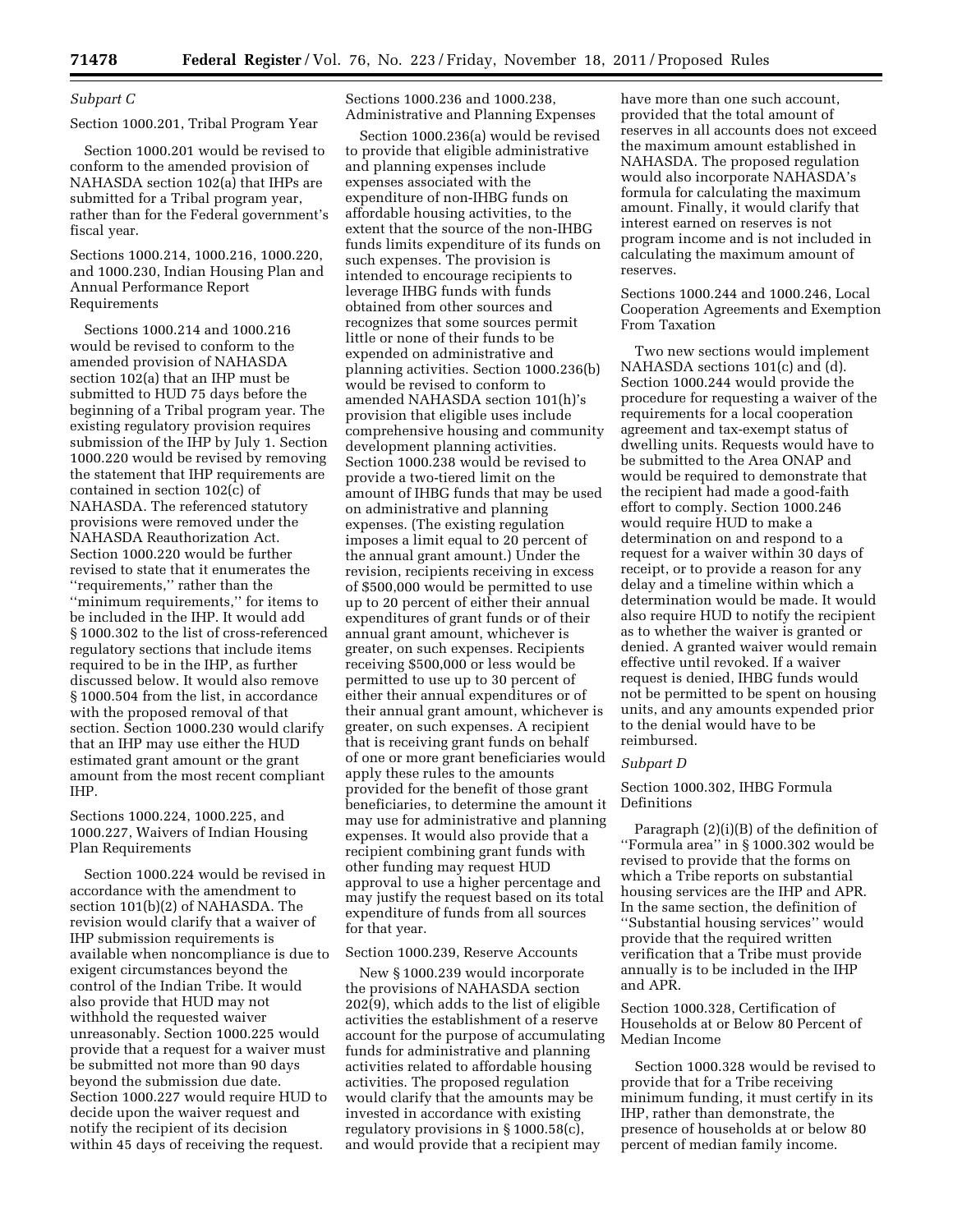Section 1000.332, Schedule for HUD To Provide Formula Data and Projected Allocations

Section 1000.332 would revise the date by which HUD is required to provide a Tribe or TDHE with the data used to determine its formula allocation. The existing regulation requires provision of the data by August 1, and under this proposed rule would be revised to June 1. The change is necessary in order to ensure timely provision of the information to a Tribe or TDHE with a program year that begins on October 1.

#### *Subpart E*

Sections 1000.408 and 1000.410, Financing Guarantees

Section 1000.408, which sets forth the manner in which a Tribe or TDHE was required to show that it had made efforts to obtain financing, prior to requesting financing guarantees from HUD, would be removed. The removal conforms to the NAHASDA Reauthorization Act's removal of this requirement, which was previously found in section 601(b) of NAHASDA, as a condition for obtaining guarantees from HUD. A new paragraph (e) would be added to § 1000.410 to conform to NAHASDA section 602(d), which requires guarantees made under Title VI to guarantee repayment of 95 percent of the unpaid principal and interest due on guaranteed obligations.

Sections 1000.424 and 1000.428, Financing Guarantees for Housing Related Community Development

Section 1000.424 would be revised to provide that an application for financing guarantees under Title VI of NAHASDA may identify housing-related community development activities, as well as affordable housing activities for which the guarantees are sought. Section 1000.428 would be revised to provide that an application may be disapproved if proposed activities are not within the definitions of these eligible activities. The proposed changes conform to the amended NAHASDA section 601(a)'s provision that housingrelated community development is a permissible use for the proceeds of financing guaranteed by HUD under Title VI of NAHASDA.

## *Subpart F*

#### Section 1000.503, HUD Monitoring

New § 1000.503 would clarify the appropriate frequency and level of monitoring of recipients. Paragraph (a) would codify the standard risk assessment factors that HUD uses to determine the frequency and priority for monitoring a particular recipient, and would provide that HUD may establish other factors, consistent with HUD's Tribal Consultation Policy. In accordance with the policy, HUD would provide written notification and an opportunity for comment when establishing such other factors. The provisions would not apply to monitoring or compliance reviews concerning regulatory requirements that arise independently of NAHASDA, such as those concerning nondiscrimination and accessibility for persons with disabilities. Any new factors would be issued by program guidance.

Paragraph (b) would provide the level of monitoring that HUD would apply once a recipient has been selected for monitoring. Monitoring would typically cover the current and prior 2 Tribal program years, and it would include inspection of no more than the greater of 10 dwelling units or 10 percent of all dwelling units, and review of no more than the greater of 10 client files or 10 percent of client files. HUD would undertake additional sampling and review if this initial sampling indicated noncompliance. Paragraph (c) would provide that, subject to the limitation on time that recipients are required to retain records under § 1000.552, HUD would be permitted to undertake additional sampling and review, notwithstanding these sampling limits, whenever HUD has credible information suggesting noncompliance. HUD would share the information with the recipient, as appropriate. Finally, paragraph (e) would provide that a recipient may request to enter into a self-monitoring agreement with HUD, under which HUD would monitor only the recipient in accordance with the agreement, absent reasonable evidence of fraud, a pattern of noncompliance, or significant unlawful expenditure of IHBG funds.

Section 1000.512, Annual Performance Reports

Paragraphs (b)(1) and (b)(2) of § 1000.512 would be revised by replacing the term ''objectives'' with ''planned activities,'' consistent with the amendment to section 102(b)(2) of NAHASDA. Section 1000.512 would also be revised to list additional items required to be included in APRs. Paragraph (d) would require inclusion of annual performance data, including jobs supported with IHBG funds, and outputs and outcomes by eligible activity. Paragraph (e) would crossreference items that may be required to be included in the APR under §§ 1000.302 and 1000.544, as further discussed in this preamble.

Section 1000.520, Annual Performance Report Review

Section 1000.520 would be revised to clarify that HUD's review of an APR takes place upon submission and that there is only one such review.

# Sections 1000.504 and 1000.524, HUD's Performance Measures

Section 1000.524 would be revised by removing the requirement that 90 percent of grant funds must be obligated within 2 years of the grant award. The revision would conform to NAHASDA section 203(f)(1)'s provision that HUD may not require commitment of funds earlier than provided for in the IHP. In addition, section 1000.524(e) would be revised to remove reference to a 5-year plan and its contents, which were eliminated from NAHASDA section 102 by the NAHASDA Reauthorization Act. Section 1000.504, which describes performance objectives, would also be removed, because of the elimination of the 5-year plan and because performance objectives are no longer required to be included in the one-year plan.

Section 1000.528, Recipient Comments on HUD Reports

Section 1000.528 would be revised to increase from 30 days to 60 days the time from HUD's completion of its review that HUD will have to issue its draft report. The section would also be revised to increase from 30 days to 60 days the time that a recipient and Indian Tribe will have to review the draft report from HUD. It would also provide for an additional 30-day review period, available upon notification to HUD, as well as the possibility of additional extensions as mutually agreed to by HUD and the recipient.

Sections 1000.532 and 1000.538, Remedial Actions in the Event of Substantial Noncompliance

Section 1000.538, which addresses remedies that are available to HUD in the event of substantial noncompliance, would be removed, and provisions addressing remedies for substantial noncompliance would be provided in a revised and expanded § 1000.532. The existing provision at § 1000.532(c), which addresses a recipient's significant noncompliance with a major activity of its IHP, would be removed. A new paragraph (a) would include a broad provision addressing remedies HUD may take if HUD finds, after reasonable notice and opportunity to be heard, that a recipient has failed to comply substantially with any provision of NAHASDA or the implementing regulations in 24 CFR part 1000. The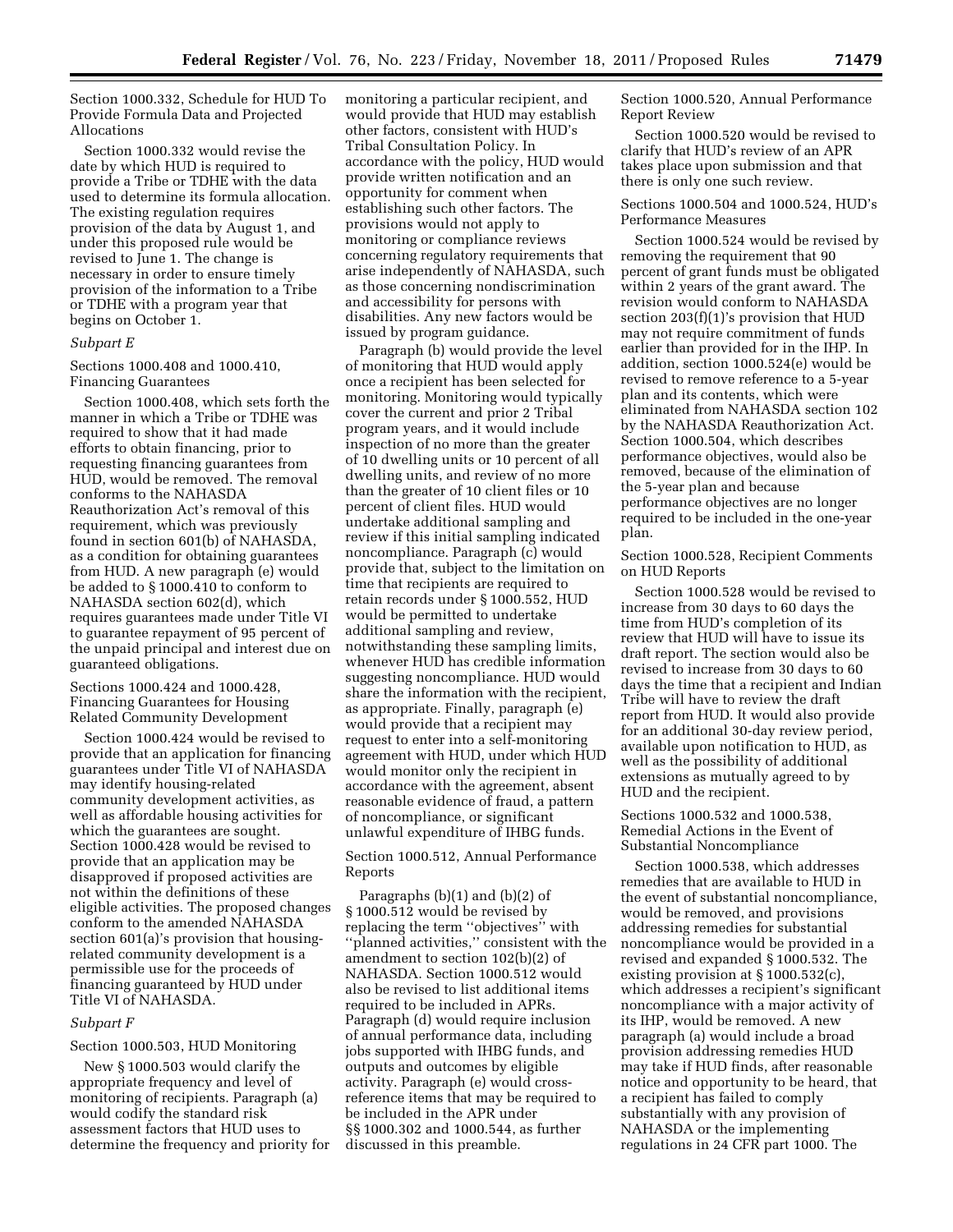provision would cover significant noncompliance with a major activity of a recipient's IHP, which is specifically addressed in the existing provision at § 1000.532(c), and corresponds to the existing provision at § 1000.538(a).

Paragraph (b) of § 1000.532 would provide the procedures that HUD would follow for providing notice and the opportunity to be heard, prior to taking any action under paragraph (a). The procedures would include notification in writing of the action it intends to take and the opportunity for an informal meeting with HUD to resolve the deficiency. Prior to taking any remedial action under paragraph (a), HUD would provide the opportunity no less than 30 days prior to taking the action, in accordance with the procedures at 24 CFR part 26. Amounts would not be reallocated until 15 days after the hearing has been conducted and HUD has rendered a final decision.

Paragraph (c) of § 1000.532 would incorporate NAHASDA section 401(a)(4)'s expedited procedures for HUD's limitation of the availability of funds, when HUD determines that the substantial noncompliance of a recipient is resulting, and would continue to result, in a continuing expenditure of funds that is not authorized by law. The procedures would allow HUD to limit the availability of such funds, provided that it gives notice of the action and then provides a hearing within 60 days.

Paragraph (d) of § 1000.532 would correspond to the provision in existing § 1000.538(c), which provides that HUD may provide technical assistance to a recipient if HUD determines that the failure to comply substantially is not willful and is a result of limited capacity or capability. The provision in paragraph (d) would clarify that HUD shall provide the technical assistance if, upon HUD's determination, the recipient requests the technical assistance. It would also incorporate NAHASDA section 401(b)'s requirement that a recipient must enter into a performance agreement with HUD as a condition of receiving the technical assistance.

Paragraph (e) of § 1000.532 would include the substance of the provision in paragraph (d) of existing § 1000.538, which provides that HUD may refer matters involving substantial noncompliance to the Attorney General, with a recommendation for taking civil action.

Finally, cross-references to remove § 1000.538 found in § 1000.60, § 1000.530, and § 1000.536 would be revised to refer to § 1000.532.

Section 1000.534, Substantial Noncompliance

The reference to ''goals and objectives'' in § 1000.534(a) would be changed to ''planned activities'' in a recipient's IHP. The change would conform to the amendment to NAHASDA section 102(b)(2), which describes information required to be included in the IHP.

### Section 1000.544, Audits

Technical changes would be made to § 1000.544 by adding statutory citations for NAHASDA and the Single Audit Act, and by removing the dollar amount that is the threshold for the annual audit requirement. In place of the dollar amount, § 1000.544 would reference the section of OMB Circular A–133 that establishes the threshold, which may change from time to time. If applicable, a certification that the recipient has not expended Federal funds in excess of the audit threshold that is set by OMB would be required to be included in the recipient's APR.

Section 1000.548, Submission of Audit Reports

Section 1000.548 would be revised to require the recipient to submit a copy of its audit report to the appropriate HUD ONAP Area Office at the time the recipient submits the audit report to the Federal Audit Clearinghouse.

#### Section 1000.552, Records Retention

Section 1000.552(b) would be revised to provide that records must be retained for 3 years from the end of the Tribal program year in which funds are expended. The provision would be consistent with HUD's practice of no longer requiring recipients to track expenditures against particular annual grants.

### **III. Other Statutory Amendments Addressed**

The NAHASDA Reauthorization Act added two demonstration programs. Subtitle B of Title II of NAHASDA provides for Self Determined Housing Activities for Tribal Communities and section 606 created the demonstration program for guaranteed loans to finance Tribal community and economic development activities. The Committee agreed that HUD would implement both programs by PIH notice. The full Committee both reviewed and commented on the draft PIH notices before they were published.

### **IV. Nonconsensus Items**

The following section of the preamble summarizes issues that the Committee discussed but on which it did not reach

consensus. Summaries of positions taken on nonconsensus items were drafted by the proponents of the positions.

# *Hearing Requirements for FCAS Overcounts*

The NAHASDA Reauthorization Act added a new section 401(a)(2) to provide that ''[t]he failure of a recipient to comply with section 302(b)(1) (regarding the counting of FCAS units) \* \* \* shall not, in itself, be considered to be substantial noncompliance for the purposes of this title.'' HUD and Tribal Committee members disagreed on the meaning of this paragraph. HUD construes this paragraph to mean that FCAS overcounts do not constitute substantial noncompliance under section 401(a)(1) of NAHASDA so as to require HUD to afford recipients an opportunity for a hearing prior to adjusting grant amounts. The Tribal Committee members construed this paragraph as, at least, requiring such a hearing where the amount in controversy was of sufficient magnitude. A proposal to define this paragraph in the manner proposed by the Tribal Committee members failed to achieve consensus, the two HUD committee members being the dissenting votes. As a result, the Committee did not propose any rule interpreting section 401(a)(2) of NAHASDA.

# *Recapturing Expenditures on Affordable Housing Activities*

In 2000, Congress, in Public Law 106– 568, removed a portion of then-section 405(c) of NAHASDA that had provided that ''grant amounts already expended on affordable housing activities may not be recaptured or deducted from future assistance provided on behalf of an Indian Tribe.'' However, a regulation containing that same restriction remains at 24 CFR 1000.532(a). Since enactment of this 2000 statutory change, HUD's position has been that this statutory change removed the statutory basis for the corollary regulation, and required the regulation's repeal. The Tribal Committee members believed that HUD still has discretion under NAHASDA to retain the regulatory restriction, despite the removal from the statute of language requiring this restriction. The Committee was unable to achieve consensus on the inclusion of the disputed regulatory language in the new, consolidated § 1000.532, the two HUD Committee members being opposed to its inclusion. As a result, the subject provision is not included in the revision of § 1000.532 in this proposed rule.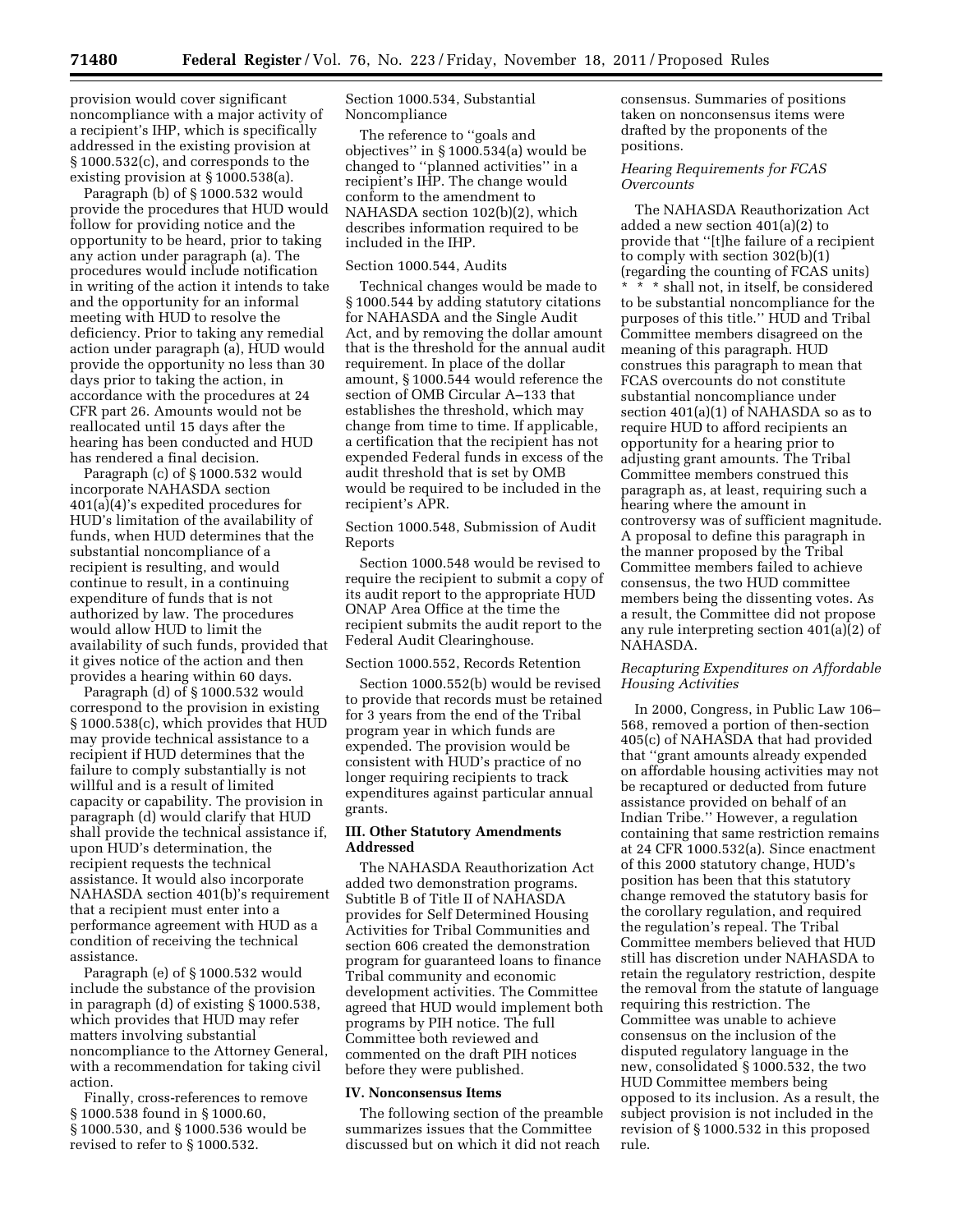# *Time Limitations on Noncompliance Claims*

The majority of the workgroup that examined limitations on noncompliance claims had proposed that administrative enforcement actions be barred if not commenced within 3 years of the alleged noncompliance, and recommended that this limitation be placed in the new, consolidated § 532 of the regulations. HUD and some other Committee members did not support the adoption of a ''statute of limitations'' on enforcement actions. HUD's position was that the Committee had already adopted a regulation limiting the scope and frequency of monitoring, including a records retention schedule that essentially functions as a limitation similar to a statute of limitations. The proposal to add a statute of limitations to the new, consolidated § 532 did not achieve consensus.

# *Line of Credit Control System (LOCCS) edits*

The Tribes proposed language for a new § 1000.532(a) that did not have the consensus from HUD participants in the workgroup, because the language had been drafted specifically to prohibit HUD from continuing to use the process known as a ''LOCCS [Line of Credit Control System] edit,'' through which HUD can put a hold on a Tribe's/ TDHE's ability to continue to draw down their IHBG funds through LOCCS unless and until the Tribe/TDHE submits certain required documentation. The Tribes and HUD disagree as to whether a ''LOCCS edit'' is a ''limitation on the availability of payments to programs, projects, or activities not affected by a failure to comply,'' as described under section  $401(a)(1)$  of NAHASDA, which requires that HUD must provide notice and opportunity for a hearing before terminating, reducing, or limiting the availability of payments. HUD's interpretation, provided in a memorandum from HUD's Office of General Counsel (OGC), is that the LOCCS edit does not conflict with the statutory language because the funds remain ''available,'' and can be accessed by the Tribe/TDHE as soon as they submit the documentation required by HUD. Further, while a LOCCS edit will remain in place if the basis for the edit is ''documented concerns on the part of ONAP regarding the use of grant funds,'' a recipient will be able to continue to draw down grant funds despite the edit even though the concerns remain unresolved, subject to the submission of appropriate supporting documentation. The memo also described the LOCCS

edit as a permissible form of ''predrawdown monitoring,'' through which HUD can determine—ahead of drawdown—whether a Tribe/TDHE is going to use the funds for a permissible purpose and according to legal requirements. HUD described the LOCCS edit not as a limitation on availability of payments, but as a change in the method of payment requiring certain documentation before payments are released. HUD reviewed the relevant case law on other HUD programs with similar governing statutory language and found that all cases were clearly distinguishable because they involved HUD action that amounted to either outright termination of grants, or refusal to enter into grant agreements to obligate funds.

The Tribes responded that the HUD memorandum did not provide a legal basis for the practice of a LOCCS edit, for the following reasons: (1) The LOCCS edit process set out in the HUD memo (and in PIH Notice 2009–49) is a limit on the availability of payments because it is a means by which HUD can and does impose certain specific conditions prior to the release of funds, which meets the dictionary definition of the statutory language; (2) even if the IHBG funds were to remain ''available'' (per HUD's reasoning), the LOCCS edit places an impermissible ''limit'' on that availability; (3) HUD's ''pre-drawdown monitoring'' justification is invalid because the monitoring process ends with the notice and hearing opportunity for substantial noncompliance, and a ''pre-drawdown monitoring'' that limits access to funding would circumvent the entirety of the monitoring process; (4) the cases cited by HUD OGC in the memo undermined HUD's position because those cases indicated the courts' rejection of prior, similar efforts by HUD to avoid the kind of due process requirements set out in NAHASDA 401(a)(1) (in similar provisions of other HUD statutes) through ''hypertechnical'' reasoning and on the impermissible assertion of the need for agency ''flexibility.''

The Tribes then put forward the language that they had proposed previously for a new § 1000.532(a) that would in effect prohibit HUD from using the LOCCS edit. The HUD representatives on the committee did not agree to the proposal.

#### *Content of Annual Performance Reports*

HUD held eight Tribal consultation meetings throughout the country from January through May 2005 to solicit comments and recommendations on the existing IHP and APR. A Tribal workgroup consisting of 12 Tribal

representatives selected by the Regional Housing Associations worked with HUD staff to incorporate the suggestions gathered at the Tribal consultations into a revised form. The recommendations from the Tribal workgroup formed the basis for the majority of statutory revisions to the IHP and APR. In addition, the Tribal workgroup agreed to include more detailed data collection in the APR in order to better document the positive effects of the IHBG program. Proposals were developed to regulate the data collection in the APR to more fully prescribe the content required under NAHASDA section 404(b), consistent with the recommendations of the Tribal workgroup. The two HUD Committee members advocated for the full data collection recommended by the Tribal workgroup; however, some Tribal Committee members disagreed with most of the data collection items as being too burdensome. As a result, the Committee reached consensus only on the collection of jobs data, units completed or assisted, families assisted, and outcomes by eligible activity under new § 1000.512(d). The Committee did not reach consensus on collecting housing unit cost information, a finite list of specific outcomes by eligible activity, or reduction in criminal activity data.

## *Indian Housing Plan and Annual Performance Report Formats*

Tribal representatives supported proposed revisions to permit HUD to accept alternative IHP and APR formats developed by each Tribe, as a means to enhance the congressional finding and guiding principle of NAHASDA implementation of providing assistance in a manner similar to that accorded in Public Law 93–638. HUD committee members objected.

# **V. Findings and Certifications**

### *Executive Order 12866, Regulatory Planning and Review*

The Office of Management and Budget (OMB) reviewed this rule under Executive Order 12866, *Regulatory Planning and Review.* This rule was determined to be a ''significant regulatory action,'' as defined in section 3(f) of the Order (although not an economically significant regulatory action under the Order). The docket file is available for public inspection in the Regulations Division, Office of General Counsel, 451 7th Street SW., Room 10276, Washington, DC 20410–0500. Due to security measures at the HUD Headquarters building, an advance appointment to review the public comments must be scheduled by calling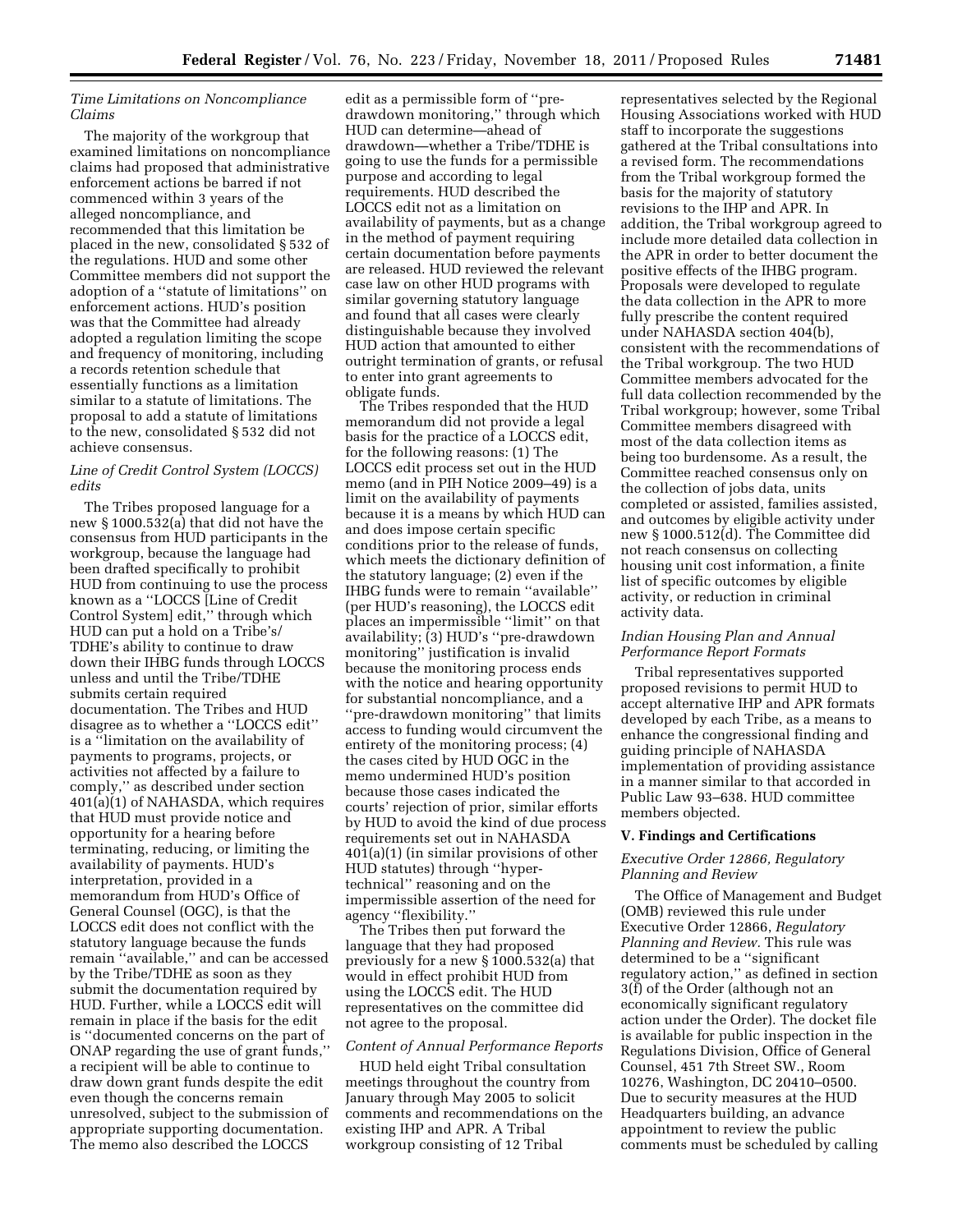the Regulations Division at (202) 402– 3055 (this is not a toll-free number). Individuals with speech or hearing impairments may access this number via TTY by calling the Federal Relay Service at (800) 877–8339.

#### *Paperwork Reduction Act*

The information collection requirements contained in this rule have been approved by OMB in accordance with the Paperwork Reduction Act of 1995 (44 U.S.C. 3501–3520) and assigned OMB Control Number 2577– 0218. In accordance with the Paperwork Reduction Act, an agency may not conduct or sponsor, and a person is not required to respond to, a collection of information, unless the collection displays a currently valid OMB control number.

#### *Regulatory Flexibility Act*

The Regulatory Flexibility Act (RFA) (5 U.S.C. 601 *et seq.*) generally requires an agency to conduct a regulatory flexibility analysis for any rule that is subject to notice and comment rulemaking requirements, unless the agency certifies that the rule will not have a significant economic impact on a substantial number of small entities. The requirements of this proposed rule apply to Indian Tribal governments and their Tribal housing authorities. Tribal governments and their Tribal housing authorities are not covered by the definition of ''small entities'' under the RFA. Accordingly, the undersigned certifies that this rule will not have a significant impact on a substantial number of small entities.

Notwithstanding HUD's view that this rule will not have a significant effect on a substantial number of small entities, HUD specifically invites comments regarding any less burdensome alternatives to this rule that will meet HUD's objectives as described in this preamble.

#### *Executive Order 13132, Federalism*

Executive Order 13132 (entitled ''Federalism'') prohibits, to the extent practicable and permitted by law, an agency from promulgating a regulation that has federalism implications and either imposes substantial direct compliance costs on state and local governments and is not required by statute, or preempts state law, unless the relevant requirements of section 6 of the Executive Order are met. This rule does not have federalism implications and does not impose substantial direct compliance costs on state and local governments or preempt state law within the meaning of the Executive Order.

#### *Unfunded Mandates Reform Act*

Title II of the Unfunded Mandates Reform Act of 1995 (2 U.S.C. 1531– 1538) (UMRA) establishes requirements for Federal agencies to assess the effects of their regulatory actions on state, local, and Tribal governments, and on the private sector. This rule will not impose any Federal mandate on any state, local, or Tribal government, or on the private sector, within the meaning of UMRA.

### *Environmental Review*

A Finding of No Significant Impact (FONSI) with respect to the environment has been made in accordance with HUD regulations at 24 CFR part 50, which implement section 102(2)(C) of the National Environmental Policy Act of 1969 (42 U.S.C.  $4332(2)(C)$ . The Finding of No Significant Impact is available for public inspection between the hours of 8 a.m. and 5 p.m. weekdays in the Regulations Division, Office of General Counsel, Department of Housing and Urban Development, 451 7th Street SW., Room 10276, Washington, DC 20410. Due to security measures at the HUD Headquarters building, please schedule an appointment to review the FONSI by calling the Regulations Division at (202) 708–3055 (this is not a toll-free number). Individuals with speech or hearing impairments may access this number via TTY by calling the Federal Relay Service at (800) 877–8339.

# **Catalog of Federal Domestic Assistance**

The Catalog of Federal Domestic Assistance Number (CFDA) for Indian Housing Block Grants is 14.867, and the CFDA for Title VI Federal Guarantees for Financing Tribal Housing Activities is 14.869.

### **List of Subjects in 24 CFR Part 1000**

Aged, Community development block grants, Grant programs—housing and community development, Grant programs—Indians, Indians, Individuals with disabilities, Public housing, Reporting and recordkeeping requirements.

Accordingly, for the reasons described in the preamble, HUD proposes to amend 24 CFR part 1000 as follows:

# **PART 1000—NATIVE AMERICAN HOUSING ACTIVITIES**

1. The authority citation for 24 CFR part 1000 continues to read as follows:

**Authority:** 25 U.S.C. 4101 *et seq.;* 42 U.S.C. 3535(d).

2. Revise § 1000.2(a)(6) and (a)(7) to read as follows:

# **§ 1000.2 What are the guiding principles in the implementation of NAHASDA?**

(a) \* \* \*

(6) The need for affordable homes in safe and healthy environments on Indian reservations, in Indian communities, and in Native Alaskan villages is acute and the Federal government shall work not only to provide housing assistance, but also, to the extent practicable, to assist in the development of private housing finance mechanisms on Indian lands to achieve the goals of economic self-sufficiency and self-determination for Indian Tribes and their members.

(7) Federal assistance to meet these responsibilities shall be provided in a manner that recognizes the right of Indian self-determination and Tribal self-governance by making such assistance available directly to the Indian Tribes or Tribally designated entities under authorities similar to those accorded Indian Tribes in Public Law 93–638 (25 U.S.C. 450 *et seq.*).

3. Add § 1000.9, to read as follows:

\* \* \* \* \*

#### **§ 1000.9 How is negotiated rulemaking conducted when promulgating NAHASDA regulations?**

The negotiated rulemaking procedures and requirements set out in section 106(b) of NAHASDA shall be conducted as follows:

(a) *Committee membership.* In forming a negotiated rulemaking committee, HUD shall appoint as committee members representatives of the Federal government and representatives of diverse Tribes and program recipients.

(b) *Initiation of rulemaking.* HUD shall initiate a negotiated rulemaking not later than 90 days after the enactment of any act to reauthorize or significantly amend NAHASDA.

(c) *Work groups.* Negotiated rulemaking committees may form workgroups made up of committee members and other interested parties to meet during committee sessions and between sessions to develop specific rulemaking proposals for committee consideration.

(d) *Further review.* Negotiated rulemaking committees shall provide recommended rules to HUD. Once rules are proposed by HUD, they shall be published for comment in the **Federal Register**. Any comments will be further reviewed by the committee and HUD before HUD determines if the rule or rules will be adopted.

4. In § 1000.10(b), revise the definition of ''*Indian area''* and add, in alphabetical order, the definitions for the terms ''*Housing related activities,''*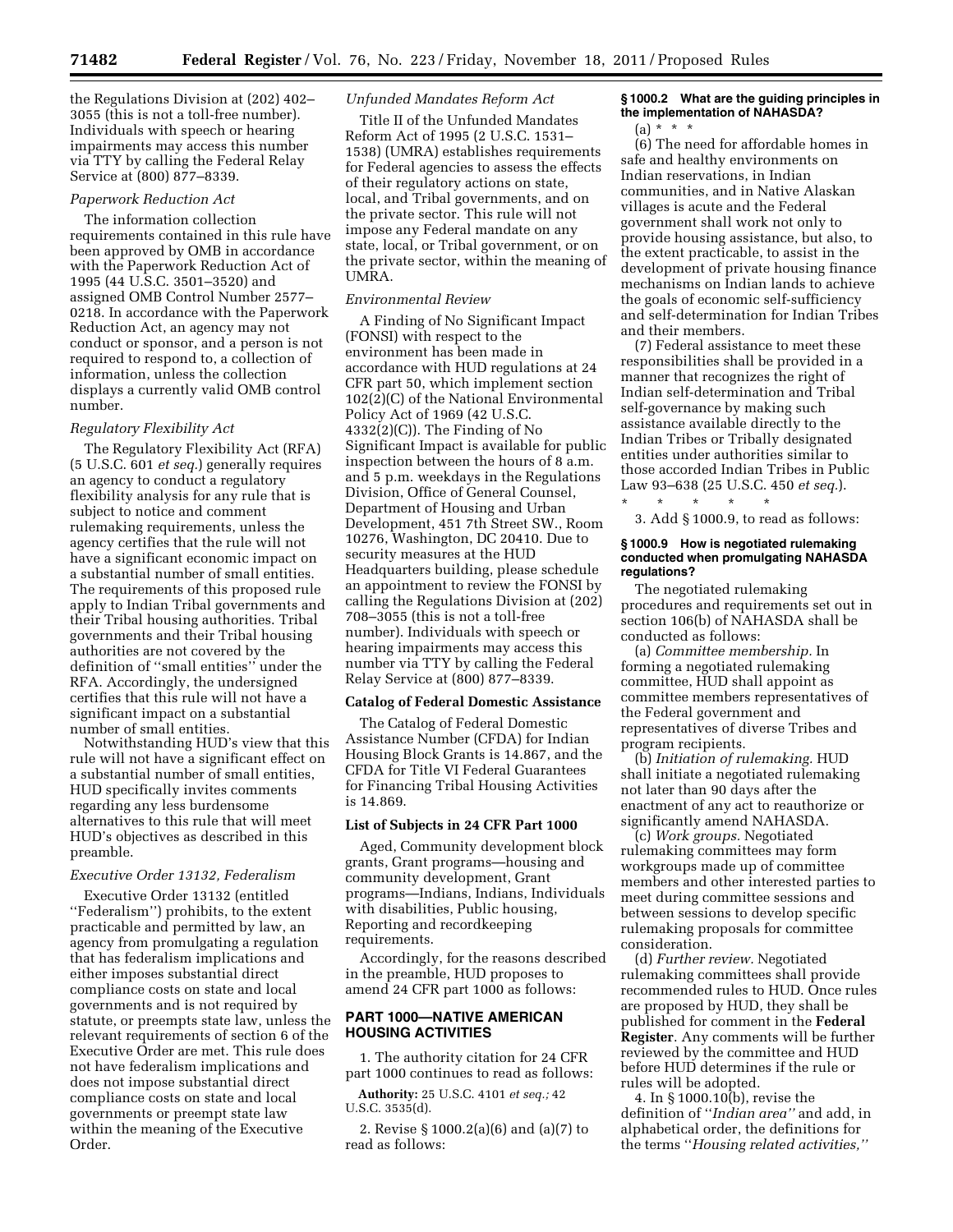''*Housing related community development,''* ''*Outcomes,''* and ''*Tribal program year,''* to read as follows:

# **§ 1000.10 What definitions apply in these regulations?**

\* \* \* \* \* (b) \* \* \*

*Housing related activities,* for purposes of program income, means any facility, community building, infrastructure, business, program, or activity, including any community development or economic development activity, that:

(1) Is determined by the recipient to be beneficial to the provision of housing in an Indian area, and that:

(2) Would meet at least one of the following conditions:

(i) Would help an Indian Tribe or its Tribally designated housing entity to reduce the cost of construction of Indian housing;

(ii) Would make housing more affordable, energy efficient, accessible, or practicable in an Indian area; or

(iii) Would otherwise advance the purposes of NAHASDA.

\* \* \* \* \*

*Housing related community development:* 

(1) Means any facility, community building, business, activity, or infrastructure that:

(i) Is owned by an Indian Tribe or a Tribally designated housing entity;

(ii) Is necessary to the provision of housing in an Indian area; and

(iii)(A) Would help an Indian Tribe or Tribally designated housing entity reduce the cost of construction of Indian housing;

(B) Would make housing more affordable, energy efficient, accessible, or practicable in an Indian area; or

(C) Would otherwise advance the purposes of NAHASDA.

(2) Does not include any activity conducted by any Indian Tribe under the Indian Gaming Regulatory Act (25 U.S.C. 2701 *et seq.*)

\* \* \* \* \* *Indian Area* means the area within which an Indian Tribe operates affordable housing programs or the area in which a TDHE, as authorized by one or more Indian Tribes, operates affordable housing programs. Whenever the term ''jurisdiction'' is used in NAHASDA, it shall mean ''Indian Area,'' except where specific reference is made to the jurisdiction of a court. \* \* \* \* \*

*Outcomes* are the intended results or consequences important to program beneficiaries, the IHBG recipient, and

the Tribe generally from carrying out the housing or housing-related activity as determined by the Tribe (and/or its TDHE).

\* \* \* \* \* *Tribal program year* means the fiscal year of the IHBG recipient. \* \* \* \* \*

5. In § 1000.12, revise paragraph (d), to read as follows:

### **§ 1000.12 What nondiscrimination requirements are applicable?**

\* \* \* \* \*

(d) Title VI of the Civil Rights Act of 1964 (42 U.S.C. 2000d) and Title VIII of the Civil Rights Act of 1968 (42 U.S.C. 3601 *et seq.*) apply to Indian Tribes that are not covered by the Indian Civil Rights Act. The Title VI and Title VIII requirements do not apply to actions under NAHASDA by Federally recognized Indian Tribes and their TDHEs. State-recognized Indian Tribes and their TDHEs may provide preference for Tribal members and other Indian families pursuant to NAHASDA sections 201(b) and 101(k) (relating to Tribal preference in employment and contracting).

6. In § 1000.16, revise paragraphs (a)(1) and (c), redesignate paragraph (e) as paragraph (f), and add new paragraph (e), to read as follows:

### **§ 1000.16 What labor standards are applicable?**

 $(a) * * * *$ 

(1) As described in section 104(b) of NAHASDA, contracts and agreements for assistance, sale, or lease under NAHASDA must require prevailing wage rates determined by the Secretary of Labor under the Davis-Bacon Act (40 U.S.C. 3141–44, 3146, and 3147) to be paid to laborers and mechanics employed in the development of affordable housing.

\* \* \* \* \* (c) *Contract Work Hours and Safety Standards Act.* Contracts in excess of \$100,000 to which Davis-Bacon or HUDdetermined wage rates apply are subject by law to the overtime provisions of the Contract Work Hours and Safety Standards Act (40 U.S.C. 3701).

\* \* \* \* \* (e) Paragraphs (a) through (d) of this section shall not apply to any contract or agreement for assistance, sale, or lease pursuant to NAHASDA, if such contract or agreement is otherwise covered by one or more laws or regulations adopted by an Indian Tribe that requires the payment of not less than prevailing wages, as determined by the Indian Tribe.

\* \* \* \* \*

7. Add § 1000.21, to read as follows:

### **§ 1000.21 Under what circumstances are waivers of the environmental review procedures available to Tribes?**

A Tribe or recipient may request that the Secretary waive the requirements under section 105 of NAHASDA. The Secretary may grant the waiver if the Secretary determines that a failure on the part of a recipient to comply with provisions of this section:

(a) Will not frustrate the goals of the National Environmental Policy Act of 1969 (42 U.S.C. 4321 *et seq.*) or any other provision of law that furthers the goals of that Act;

(b) Does not threaten the health or safety of the community involved by posing an immediate or long-term hazard to residents of that community;

(c) Is a result of inadvertent error, including an incorrect or incomplete certification provided under section 105(c)(1) of NAHASDA; and

(d) May be corrected through the sole action of the recipient.

8. In § 1000.26, revise paragraphs  $(a)(5)$  and  $(a)(11)$  to read as follows:

# **§ 1000.26 What are the administrative requirements under NAHASDA?**

 $(a) * * * *$ 

 $(5)$  Section 85.21, "Payment," except that HUD shall not require a recipient to expend retained program income before drawing down or expending IHBG funds.

\* \* \* \* \* (11)(i) *General.* Section 85.36 of this title, ''Procurement,'' except paragraph (a), subject to paragraphs (a)(11)(ii) and (a)(11)(iii) of this section.

(ii) *Bonding requirements.* There may be circumstances under which the bonding requirements of § 85.36(h) are inconsistent with other responsibilities and obligations of the recipient. In such circumstances, acceptable methods to provide performance and payment assurance may include:

(A) Deposit with the recipient of a cash escrow of not less than 20 percent of the total contract price, subject to reduction during the warranty period, commensurate with potential risk;

(B) Letter of credit for 25 percent of the total contract price, unconditionally payable upon demand of the recipient, subject to reduction during any warranty period commensurate with potential risk; or

(C) Letter of credit for 10 percent of the total contract price unconditionally payable upon demand of the recipient, subject to reduction during any warranty period commensurate with potential risk, and compliance with the procedures for monitoring of disbursements by the contractor.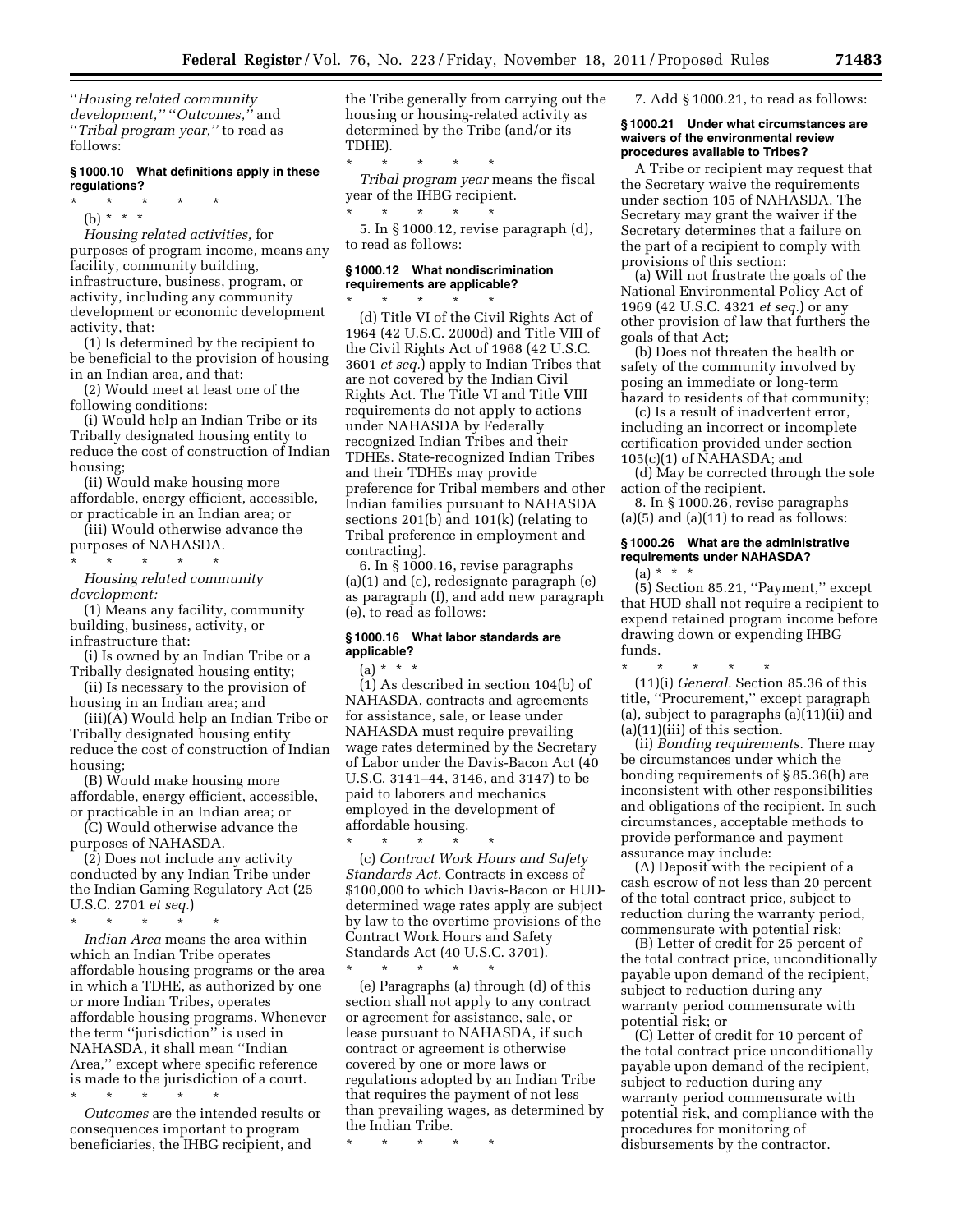(iii) *De minimis procurement.* A recipient shall not be required to comply with § 85.36 of this title with respect to any procurement, using a grant provided under NAHASDA, of goods and services with a value of less than \$5,000.

(iv) *Utilizing Federal supply sources in procurement.* In accordance with Section 101(j) of NAHASDA, recipients may use Federal supply sources made available by the General Services Administration pursuant to 40 U.S.C. 501.

\* \* \* \* \*

9. In § 1000.42, add paragraphs (c) and (d), to read as follows:

### **§ 1000.42 Are the requirements of section 3 of the Housing and Urban Development Act of 1968 applicable?**

\* \* \* \* \*

(c) *Tribal preference.* Recipients meet the section 3 requirements when they comply with employment and contract preference laws adopted by their Tribe in accordance with section 101(k) of NAHASDA.

(d) *Applicability.* For purposes of section 3, NAHASDA funding is subject to the requirements applicable to the category of programs entitled ''Other Programs'' that provide housing and community development assistance (12 U.S.C. 1701u(c)(2), (d)(2)).

10. Revise § 1000.48, to read as follows:

### **§ 1000.48 Are Indian or Tribal preference requirements applicable to IHBG activities?**

Grants under this part are subject to Indian preference under section 7(b) of the Indian Self-Determination and Education Assistance Act (25 U.S.C. 450e(b)) or, if applicable under section 101(k) of NAHASDA, Tribal preference in employment and contracting.

(a)(1) Section 7(b) provides that any contract, subcontract, grant, or subgrant pursuant to an act authorizing grants to Indian organizations or for the benefit of Indians shall require that, to the greatest extent feasible:

(i) Preference and opportunities for training and employment shall be given to Indians; and

(ii) Preference in the award of contracts and subcontracts shall be given to Indian organizations and Indian-owned economic enterprises as defined in section 3 of the Indian Financing Act of 1974 (25 U.S.C. 1452).

(2) The following definitions apply:

(i) The Indian Self-Determination and Education Assistance Act defines ''Indian'' to mean a person who is a member of an Indian Tribe and defines ''Indian Tribe'' to mean any Indian Tribe, band, nation, or other organized

group or community including any Alaska Native village or regional or village corporation as defined or established pursuant to the Alaska Native Claims Settlement Act, which is recognized as eligible for the special programs and services provided by the United States to Indians because of their status as Indians.

(ii) In section 3 of the Indian Financing Act of 1974, ''economic enterprise'' is defined as any Indianowned commercial, industrial, or business activity established or organized for the purpose of profit, except that Indian ownership must constitute not less than 51 percent of the enterprise. This act defines ''Indian organization'' to mean the governing body of any Indian Tribe or entity established or recognized by such governing body.

(b) If Tribal employment and contract preference laws have not been adopted by the Indian Tribe, section 7(b) Indian preference provisions shall apply.

(c) Exception for *de minimis*  procurements. A recipient shall not be required to apply Indian preference requirements under Section 7(b) of the Indian Self-Determination and Education Assistance Act with respect to any procurement, using a grant provided under NAHASDA, of goods and services with a value less than \$5,000.

11. Revise § 1000.50, to read as follows:

#### **§ 1000.50 What Tribal or Indian preference requirements apply to IHBG administration activities?**

(a) In accordance with Section 101(k) of NAHASDA, a recipient shall apply the Tribal employment and contract preference laws (including regulations and Tribal ordinances) adopted by the Indian Tribe that receives a benefit from funds granted to the recipient under NAHASDA.

(b) In the absence of Tribal employment and contract preference laws, a recipient must, to the greatest extent feasible, give preference and opportunities for training and employment in connection with the administration of grants awarded under this part to Indians in accordance with section 7(b) of the Indian Self-Determination and Education Assistance Act (25 U.S.C. 450e(b)).

12. Revise § 1000.52, to read as follows:

### **§ 1000.52 What Tribal or Indian preference requirements apply to IHBG procurement?**

(a) In accordance with Section 101(k) of NAHASDA, a recipient shall apply the Tribal employment and contract

preference laws (including regulations and Tribal ordinances) adopted by the Indian Tribe that receives a benefit from funds granted to the recipient under NAHASDA.

(b) In the absence of Tribal employment and contract preference laws, a recipient must, to the greatest extent feasible, give preference in the award of contracts for projects funded under this part to Indian organizations and Indian-owned economic enterprises in accordance with Section 7(b) of the Indian Self-Determination and Education Assistance Act (25 U.S.C. 450e(b)).

(c) The following provisions apply to the application of Indian preference under paragraph (b) of this section:

(1) In applying Indian preference, each recipient shall:

(i) Certify to HUD that the policies and procedures adopted by the recipient will provide preference in procurement activities consistent with the requirements of section 7(b) of the Indian Self-Determination and Education Assistance Act (25 U.S.C. 450e(b)) (An Indian preference policy which was previously approved by HUD for a recipient will meet the requirements of this section); or

(ii) Advertise for bids or proposals limited to qualified Indian organizations and Indian-owned enterprises; or

(iii) Use a two-stage preference procedure, as follows:

(A) *Stage 1.* Invite or otherwise solicit Indian-owned economic enterprises to submit a statement of intent to respond to a bid announcement or request for proposals limited to Indian-owned firms.

(B) *Stage 2.* If responses are received from more than one Indian enterprise found to be qualified, advertise for bids or proposals limited to Indian organizations and Indian-owned economic enterprises.

(2) If the recipient selects a method of providing preference that results in fewer than two responsible qualified organizations or enterprises submitting a statement of intent, a bid, or a proposal to perform the contract at a reasonable cost, then the recipient shall:

(i) Re-advertise the contract, using any of the methods described in paragraph (a) of this section; or

(ii) Re-advertise the contract without limiting the advertisement for bids or proposals to Indian organizations and Indian-owned economic enterprises; or

(iii) If one approvable bid or proposal is received, request Area ONAP review and approval of the proposed contract and related procurement documents, in accordance with 24 CFR 85.36, in order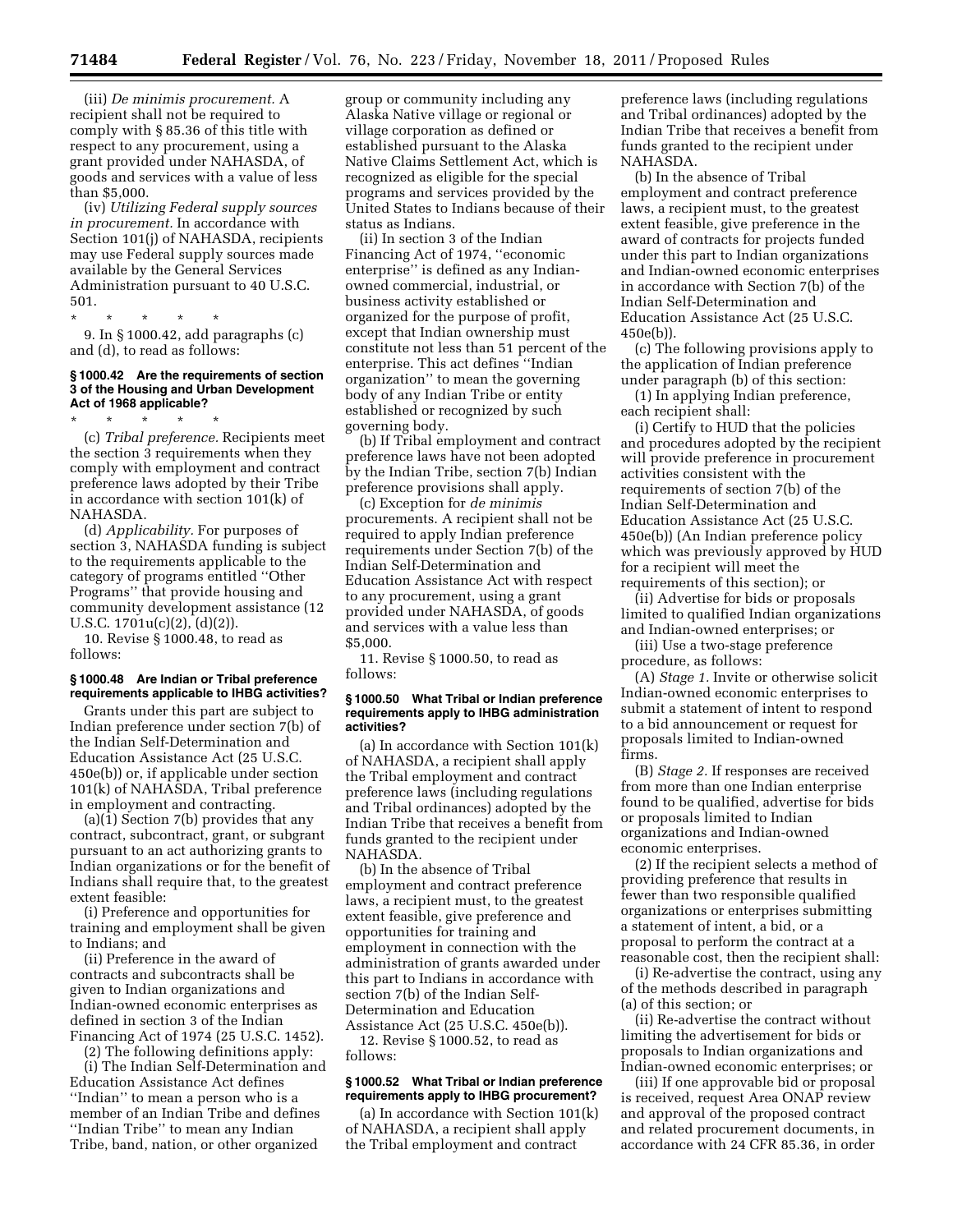to award the contract to the single bidder or offeror.

(3) Procurements that are within the dollar limitations established for small purchases under 24 CFR 85.36 need not follow the formal bid or proposal procedures of paragraph (a) of this section, since these procurements are governed by the small purchase procedures of 24 CFR 85.36. However, a recipient's small purchase procurement shall, to the greatest extent feasible, provide Indian preference in the award of contracts.

(4) All preferences shall be publicly announced in the advertisement and bidding or proposal solicitation documents and the bidding and proposal documents.

(5) A recipient, at its discretion, may require information of prospective contractors seeking to qualify as Indian organizations or Indian-owned economic enterprises. Recipients may require prospective contractors to provide the following information before submitting a bid or proposal, or at the time of submission:

(i) Evidence showing fully the extent of Indian ownership and interest;

(ii) Evidence of structure, management, and financing affecting the Indian character of the enterprise, including major subcontracts and purchase agreements; materials or equipment supply arrangements; management salary or profit-sharing arrangements; and evidence showing the effect of these on the extent of Indian ownership and interest; and

(iii) Evidence sufficient to demonstrate to the satisfaction of the recipient that the prospective contractor has the technical, administrative, and financial capability to perform contract work of the size and type involved.

(6) The recipient shall incorporate the following clause (referred to as the section 7(b) clause) in each contract awarded in connection with a project funded under this part:

(i) The work to be performed under this contract is on a project subject to section 7(b) of the Indian Self-Determination and Education Assistance Act (25 U.S.C. 450e(b)) (the Indian Act). Section 7(b) requires that, to the greatest extent feasible:

(A) Preferences and opportunities for training and employment shall be given to Indians; and

(B) Preferences in the award of contracts and subcontracts shall be given to Indian organizations and Indian-owned economic enterprises.

(ii) The parties to this contract shall comply with the provisions of section 7(b) of the Indian Act.

(iii) In connection with this contract, the contractor shall, to the greatest extent feasible, give preference in the award of any subcontracts to Indian organizations and Indian-owned economic enterprises, and preferences and opportunities for training and employment to Indians.

(iv) The contractor shall include this section 7(b) clause in every subcontract in connection with the project; shall require subcontractors at each level to include this section 7(b) clause in every subcontract they execute in connection with the project; and shall, at the direction of the recipient, take appropriate action pursuant to the subcontract upon a finding by the recipient or HUD that the subcontractor has violated the section 7(b) clause of the Indian Act.

(d) A recipient shall not be required to apply Indian preference requirements under Section 7(b) of the Indian Self-Determination and Education Assistance Act with respect to any procurement, using a grant provided under NAHASDA, of goods and services with a value less than \$5,000.

13. In § 1000.58, revise paragraphs (f) and (g) to read as follows:

# **§ 1000.58 Are there limitations on the investment of IHBG funds?**

\* \* \* \* \* (f) A recipient may invest its IHBG annual grant in an amount equal to the annual formula grant amount.

(g) Investments under this section may be for a period no longer than 5 years.

14. Revise § 1000.60, to read as follows:

#### **§ 1000.60 Can HUD prevent improper expenditure of funds already disbursed to a recipient?**

Yes. In accordance with the standards and remedies contained in § 1000.532 relating to substantial noncompliance, HUD will use its powers under a depository agreement and take such other actions as may be legally necessary to suspend funds disbursed to the recipient until the substantial noncompliance has been remedied. In taking this action, HUD shall comply with all appropriate procedures, appeals, and hearing rights prescribed elsewhere in this part.

15. In § 1000.62, revise the heading and paragraph (b), to read as follows:

# **§ 1000.62 What is considered program income?**

\* \* \* \* \* (b) If the amount of income received in a single year by a recipient and all its subrecipients, which would otherwise be considered program income, does not exceed \$25,000, such funds may be retained but will not be considered to be or treated as program income.

\* \* \* \* \* 16. Add § 1000.64, to read as follows:

### **§ 1000.64 What are the permissible uses of program income?**

Program income may be used for any housing or housing related activity and is not subject to other Federal requirements.

17. In § 1000.104, revise paragraphs (b) and (c), and add paragraph (d), to read as follows:

### **§ 1000.104 What families are eligible for affordable housing activities?**

(b) A non low-income family may receive housing assistance in accordance with § 1000.110.

\* \* \* \* \*

(c) A family may receive housing assistance on a reservation or Indian area if the family's housing needs cannot be reasonably met without such assistance and the recipient determines that the presence of that family on the reservation or Indian area is essential to the well-being of Indian families.

(d) A recipient may provide housing or housing assistance provided through affordable housing activities assisted with grant amounts under NAHASDA for a law enforcement officer on an Indian reservation or other Indian area, if:

(1) The officer:

(i) Is employed on a full-time basis by the Federal government or a state, county, or other unit of local government, or lawfully recognized Tribal government; and

(ii) In implementing such full-time employment, is sworn to uphold, and make arrests for, violations of Federal, state, county, or Tribal law; and

(2) The recipient determines that the presence of the law enforcement officer on the Indian reservation or other Indian area may deter crime.

18. Revise § 1000.106, to read as follows:

#### **§ 1000.106 What families receiving assistance under title II of NAHASDA require HUD approval?**

(a) Housing assistance for non lowincome families requires HUD approval only as required in §§ 1000.108 and 1000.110.

(b) Assistance for essential families under section 201(b)(3) of NAHASDA does not require HUD approval but only requires that the recipient determine that the presence of that family on the reservation or Indian area is essential to the well-being of Indian families and that the family's housing needs cannot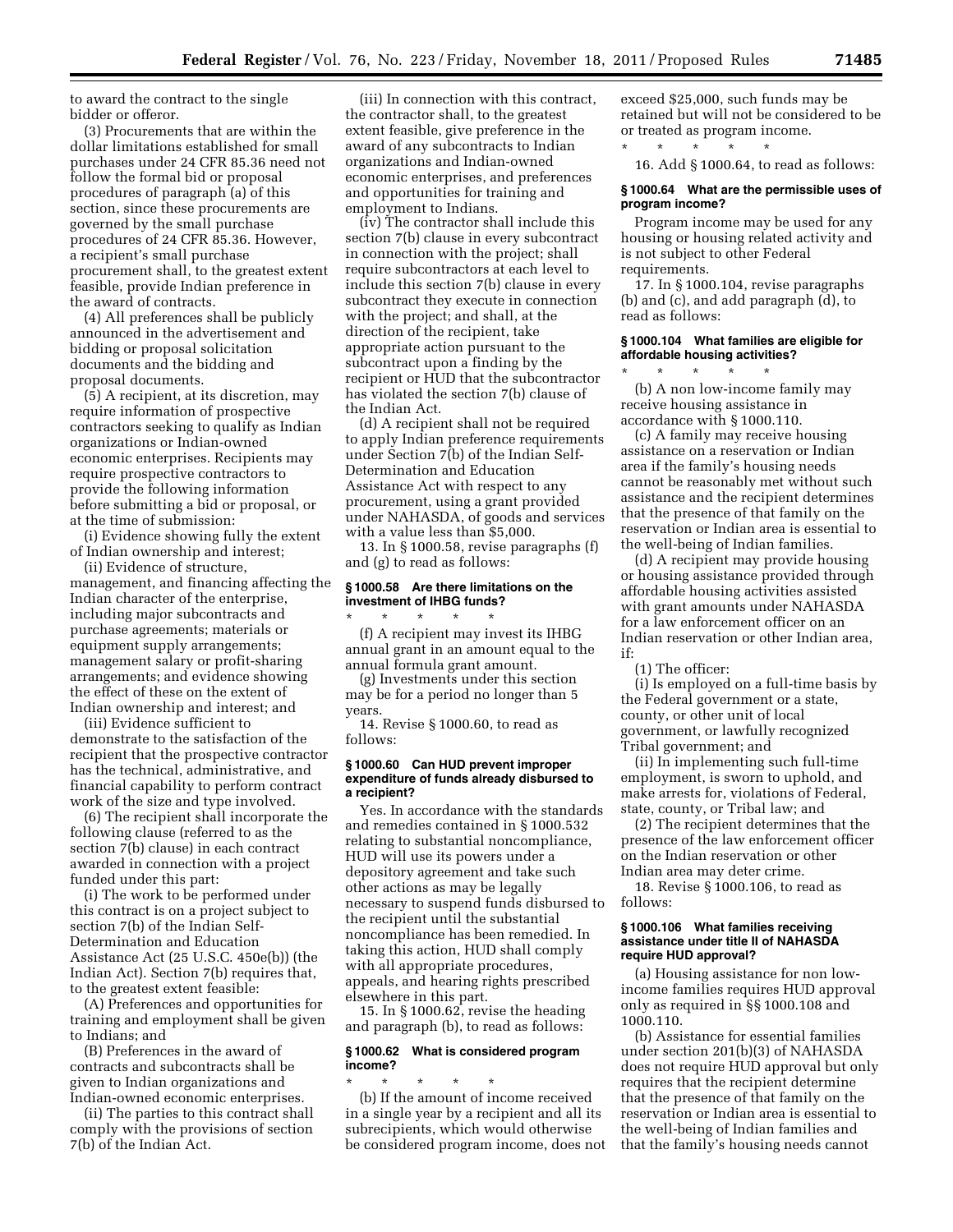be reasonably met without such assistance.

19. Revise § 1000.108, to read as follows:

# **§ 1000.108 How is HUD approval obtained by a recipient for housing for non lowincome families and model activities?**

Recipients are required to submit proposals to operate model housing activities as defined in section 202(6) of NAHASDA and to provide assistance to non low-income families in accordance with section 201(b)(2) of NAHASDA. Assistance to non low-income families must be in accordance with § 1000.110. Proposals may be submitted in the recipient's IHP or at any time by amendment of the IHP, or by special request to HUD at any time. HUD may approve the remainder of an IHP, notwithstanding disapproval of a model activity or assistance to non low-income families.

20. Revise § 1000.110, to read as follows:

### **§ 1000.110 Under what conditions may non low-income Indian families participate in the program?**

(a) A family that was low-income at the times described in § 1000.147 but subsequently becomes a non lowincome family due to an increase in income may continue to participate in the program in accordance with the recipient's admission and occupancy policies. The 10 percent limitation in paragraph (c) of this section shall not apply to such families. Such families may be made subject to the additional requirements in paragraph (d) of this section based on those policies. This includes a family member or household member who takes ownership of a homeownership unit under  $\S$  1000.146.

(b) A recipient must determine and document that there is a need for housing for each family that cannot reasonably be met without such assistance.

(c) A recipient may use up to 10 percent of the amount planned for the Tribal program year for families whose income falls within 80 to 100 percent of the median income without HUD approval. HUD approval is required if a recipient plans to use more than 10 percent of the amount planned for the Tribal program year for such assistance or to provide housing for families with income over 100 percent of median income.

(d) Non low-income families cannot receive the same benefits provided lowincome Indian families. The amount of assistance non low-income families may receive will be determined as follows:

(1) The rent (including homebuyer payments under a lease purchase

agreement) to be paid by a non lowincome family cannot be less than: (Income of non low-income family/ Income of family at 80 percent of median income)  $\times$  (Rental payment of family at 80 percent of median income), but need not exceed the fair market rent or value of the unit.

(2) Other assistance, including down payment assistance, to non low-income families, cannot exceed: (Income of family at 80 percent of median income/ Income of non low-income family)  $\times$ (Present value of the assistance provided to family at 80 percent of median income).

(e) The requirements set forth in paragraphs (c) and (d) of this section do not apply to non low-income families which the recipient has determined to be essential under § 1000.106(b).

21. Revise § 1000.114, to read as follows:

### **§ 1000.114 How long does HUD have to review and act on a proposal to provide assistance to non low-income families or a model housing activity?**

Whether submitted in the IHP or at any other time, HUD will have 60 calendar days after receiving the proposal to notify the recipient in writing that the proposal to provide assistance to non low-income families or for model activities is approved or disapproved. If no decision is made by HUD within 60 calendar days of receiving the proposal, the proposal is deemed to have been approved by HUD.

22. Revise § 1000.116, to read as follows:

#### **§ 1000.116 What should HUD do before declining a proposal to provide assistance to non low-income families or a model housing activity?**

HUD shall consult with a recipient regarding the recipient's proposal to provide assistance to non low-income families or a model housing activity. To the extent that resources are available, HUD shall provide technical assistance to the recipient in amending and modifying the proposal, if necessary. In case of a denial, HUD shall give the specific reasons for the denial.

23. In § 1000.118, revise the heading and paragraph (a), to read as follows:

#### **§ 1000.118 What recourse does a recipient have if HUD disapproves a proposal to provide assistance to non low-income families or a model housing activity?**

(a) Within 30 calendar days of receiving HUD's denial of a proposal to provide assistance to non low-income families or a model housing activity, the recipient may request reconsideration of the denial in writing. The request shall

set forth justification for the reconsideration.

\* \* \* \* \* 24. Add § 1000.141, to read as follows:

### **§ 1000.141 What is ''useful life'' and how is it related to affordability?**

Useful life is the time period during which an assisted property must remain affordable, as defined in section 205(a) of NAHASDA.

25. Revise § 1000.142, to read as follows:

### **§ 1000.142 How does a recipient determine the ''useful life'' during which low-income rental housing and low-income homebuyer housing must remain affordable as required in sections 205(a)(2) and 209 of NAHASDA?**

o the extent required in the IHP, each recipient shall describe its determination of the useful life of the assisted housing units in its developments in accordance with the local conditions of the Indian area of the recipient. By approving the plan, HUD determines the useful life in accordance with section 205(a)(2) of NAHASDA and for purposes of section 209.

26. Add § 1000.143, to read as follows:

#### **§ 1000.143 How does a recipient implement its useful life requirements?**

A recipient implements its useful life requirements by placing a binding commitment, satisfactory to HUD, on the assisted property.

# **§§ 1000.144 and 1000.146 [Redesignated]**

27. Redesignate § 1000.144 and § 1000.146 as § 1000.145 and

§ 1000.147, respectively.

28. Add § 1000.144, to read as follows:

**§ 1000.144 What are binding commitments satisfactory to HUD?** 

A binding commitment satisfactory to HUD is a written use restriction agreement, developed by the recipient, and placed on an assisted property for the period of its useful life.

29. Add § 1000.146, to read as follows:

#### **§ 1000.146 Are binding commitments for the remaining useful life of property applicable to a family member or household member who subsequently takes ownership of a homeownership unit?**

No. The transfer of a homeownership unit to a family member or household member is not subject to a binding commitment for the remaining useful life of the property. Any subsequent transfer by the family member or household member to a third party (not a family member or household member)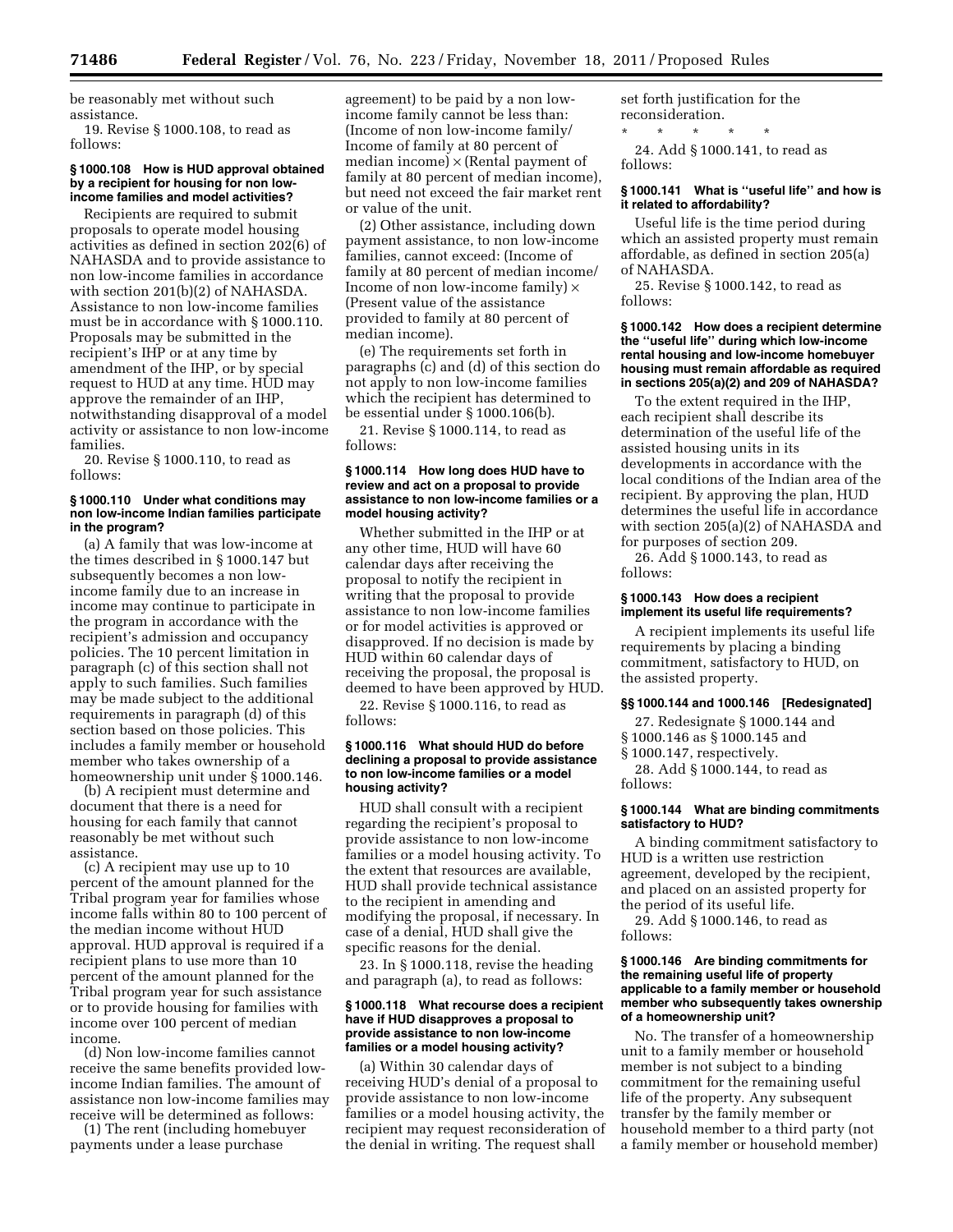is subject to any remaining useful life under a binding commitment.

30. Revise redesignated § 1000.147, to read as follows:

# **§ 1000.147 When does housing qualify as affordable housing under NAHASDA?**

(a) Housing qualifies as affordable housing, provided that the family occupying the unit is low-income at the following times:

(1) In the case of rental housing, at the time of the family's initial occupancy of such unit;

(2) In the case of a contract to purchase existing housing, at the time of purchase;

(3) In the case of a lease-purchase agreement for existing housing or for housing to be constructed, at the time the agreement is signed; and

(4) In the case of a contract to purchase housing to be constructed, at the time the contract is signed.

(b) Families that are not low-income as described in this section may be eligible under § 1000.104 or § 1000.110.

31. In § 1000.150, revise the heading to read as follows:

#### **§ 1000.150 How may Indian Tribes and TDHEs receive criminal conviction information on applicants for employment and on adult applicants for housing assistance, or tenants?**

32. Revise § 1000.152 to read as follows:

### **§ 1000.152 How is the recipient to use criminal conviction information?**

(a) With regard to adult tenants and applicants for housing assistance, the recipient shall use the criminal conviction information described in § 1000.150 only for applicant screening, lease enforcement, and eviction actions.

(b) With regard to applicants for employment, the recipient shall use the criminal conviction information described in § 1000.150 for the purposes set out in section 208 of NAHASDA.

(c) The criminal conviction information described in § 1000.150 may be disclosed only to any person who has a job-related need for the information and who is an authorized officer, employee, or representative of the recipient or the owner of housing assisted under NAHASDA.

33. Revise § 1000.201, to read as follows:

### **§ 1000.201 How are funds made available under NAHASDA?**

Every fiscal year HUD will make grants under the IHBG program to recipients who have submitted to HUD for a Tribal program year an IHP in accordance with § 1000.220 to carry out affordable housing activities.

34. Revise § 1000.214, to read as follows:

### **§ 1000.214 What is the deadline for submission of an IHP?**

IHPs must be initially sent by the recipient to the Area ONAP no later than 75 days before the beginning of a Tribal program year. Grant funds cannot be provided until the plan due under this section is determined to be in compliance with section 102 of NAHASDA and funds are available.

35. Revise § 1000.216, to read as follows:

### **§ 1000.216 What happens if the recipient does not submit the IHP to the Area ONAP by not later than 75 days before the beginning of the Tribal program year?**

If the IHP is not initially sent by at least 75 days before the beginning of the Tribal program year, the recipient will not be eligible for IHBG funds for that fiscal year. Any funds not obligated because an IHP was not received before this deadline has passed shall be distributed by formula in the following year.

36. Revise § 1000.220, to read as follows:

# **§ 1000.220 What are the requirements for the IHP?**

The IHP requirements are set forth in section 102(b) of NAHASDA. In addition, §§ 1000.56, 1000.108, 1000.120, 1000.134, 1000.142, 1000.238, 1000.302, and 1000.328, require or permit additional items to be set forth in the IHP for HUD determinations required by those sections. Recipients are only required to provide IHPs that contain these elements in a form prescribed by HUD. If a TDHE is submitting a single IHP that covers two or more Indian Tribes, the IHP must contain a separate certification in accordance with section 102(d) of NAHASDA and IHP Tables for each Indian Tribe when requested by such Indian Tribes. However, Indian Tribes are encouraged to perform comprehensive housing needs assessments and develop comprehensive IHPs and not limit their planning process to only those housing efforts funded by NAHASDA. An IHP should be locally driven.

37. Revise § 1000.224, to read as follows:

### **§ 1000.224 Can any part of the IHP be waived?**

Yes. HUD has general authority under section 101(b)(2) of NAHASDA to waive any IHP requirements when an Indian Tribe cannot comply with IHP requirements due to exigent circumstances beyond its control, for a

period of not more than 90 days. The waiver authority under section 101(b)(2) of NAHASDA provides flexibility to address the needs of every Indian Tribe, including small Indian Tribes. The waiver may be requested by the Indian Tribe or its TDHE (if such authority is delegated by the Indian Tribe), and such waiver shall not be unreasonably withheld.

38. Add § 1000.225, to read as follows:

#### **§ 1000.225 When may a waiver of the IHP submission deadline be requested?**

A recipient may request a waiver for a period of not more than 90 days beyond the IHP submission due date.

39. Add § 1000.227, to read as follows:

#### **§ 1000.227 What shall HUD do upon receipt of a IHP submission deadline waiver request?**

The waiver shall be decided upon by HUD within 45 days of receipt of the waiver request. HUD shall notify the recipient in writing within 45 days of receipt of the waiver request whether the request is approved or denied.

40. In § 1000.230, revise paragraph (a)(1), to read as follows:

# **§ 1000.230 What is the process for HUD review of IHPs and IHP amendments?**

\* \* \* \* \* (a) \* \* \*

(1) Comply with the requirements of section 102 of NAHASDA, which outlines the IHP submission requirements; however, the recipient may use either the HUD-estimated IHBG amount or the IHBG amount from their most recent compliant IHP;

\* \* \* \* \* 41. In § 1000.236, revise paragraphs  $(a)(4)$ ,  $(a)(5)$ , and  $(b)$ , and add paragraph (a)(6), to read as follows:

### **§ 1000.236 What are eligible administrative and planning expenses?**

 $(a) * * * *$ 

(4) Preparation of the annual performance report;

(5) Challenge to and collection of data for purposes of challenging the formula; and

(6) Administrative and planning expenses associated with expenditure of non-IHBG funds on affordable housing activities if the source of the non-IHBG funds limits expenditure of its funds on such administrative expenses.

(b) Staff and overhead costs directly related to carrying out affordable housing activities or comprehensive and community development planning activities can be determined to be eligible costs of the affordable housing activity or considered administration or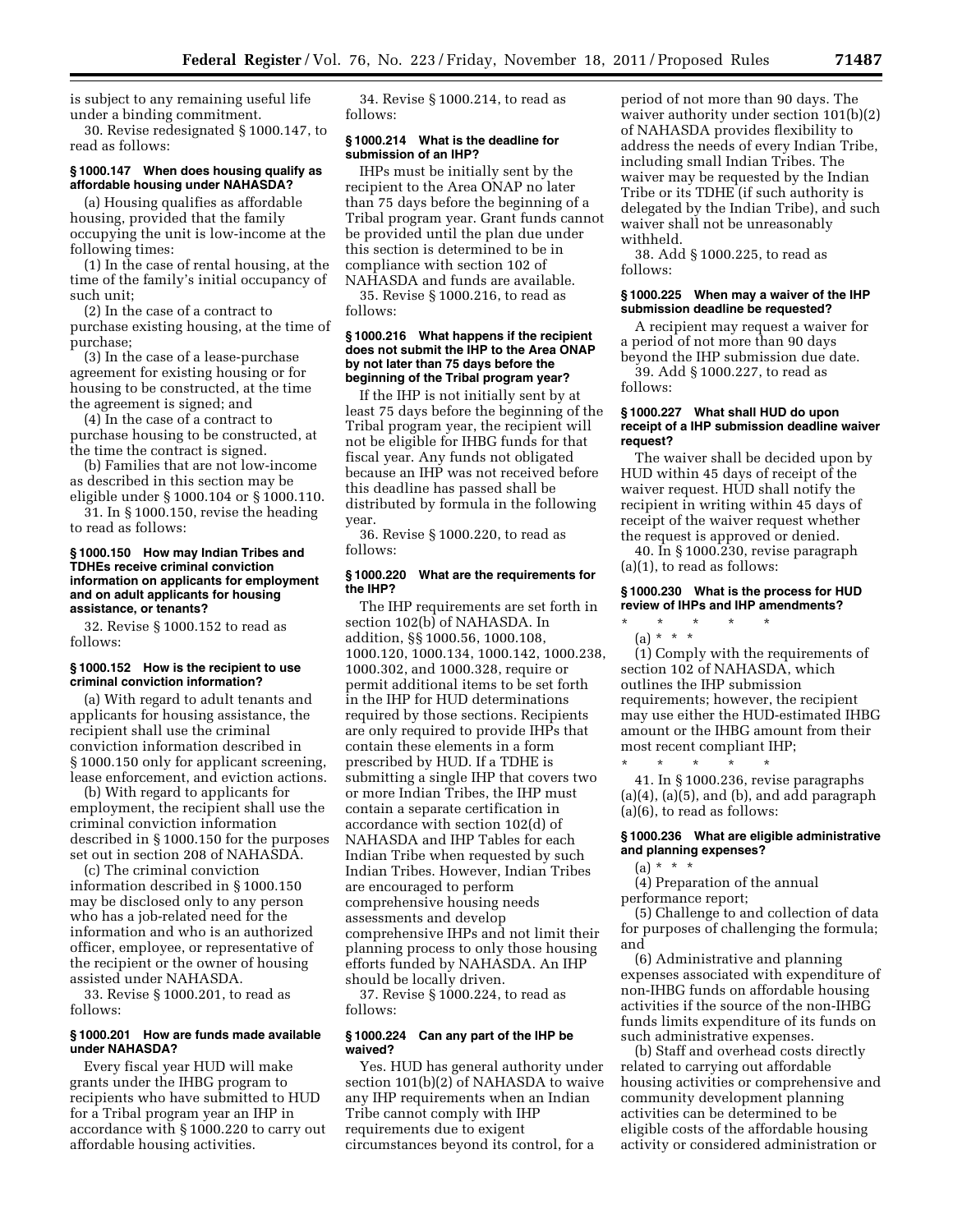planning at the discretion of the recipient.

42. Revise § 1000.238, to read as follows:

### **§ 1000.238 What percentage of the IHBG funds can be used for administrative and planning expenses?**

Recipients receiving in excess of \$500,000 may use up to 20 percent of their annual expenditures of grant funds or may use up to 20 percent of their annual grant amount, whichever is greater. Recipients receiving \$500,000 or less may use up to 30 percent of their annual expenditures of grant funds or up to 30 percent of their annual grant amount, whichever is greater. When a recipient is receiving grant funds on behalf of one or more grant beneficiaries, the recipient may use up to 30 percent of the annual expenditure of grant funds or up to 30 percent of their annual grant amount, whichever is greater, of each grant beneficiary whose allocation is \$500,000 or less, and up to 20 percent of the annual expenditure of grant funds or up to 20 percent of their annual grant amount, whichever is greater, of each grant beneficiary whose allocation is greater than \$500,000. HUD approval is required if a higher percentage is requested by the recipient. Recipients combining grant funds with other funding may request HUD approval to use a higher percentage based on its total expenditure of funds from all sources for that year. When HUD approval is required, HUD must take into consideration any cost of preparing the IHP, challenges to and collection of data, the recipient's grant amount, approved cost allocation plans, and any other relevant information with special consideration given to the circumstances of recipients receiving minimal funding.

43. Add § 1000.239, to read as follows:

#### **§ 1000.239 May a recipient establish and maintain reserve accounts for administration and planning?**

Yes. In addition to the amounts established for planning and administrative expenses under §§ 1000.236 and 1000.238, a recipient may establish and maintain separate reserve accounts only for the purpose of accumulating amounts for administration and planning relating to affordable housing activities. These amounts may be invested in accordance with § 1000.58(c). Interest earned on reserves is not program income and shall not be included in calculating the maximum amount of reserves. The maximum amount of reserves, whether in one or more accounts, that a recipient may have available at any one time is calculated as follows:

(a) Determine the 5-year average of administration and planning amounts, not including reserve amounts, expended in a Tribal program year.

(b) Establish 1⁄4 of that amount for the total eligible reserve.

44. Add § 1000.244, to read as follows:

#### **§ 1000.244 If the recipient has made a good-faith effort to negotiate a cooperation agreement and tax-exempt status but has been unsuccessful through no fault of its own, may the Secretary waive the requirement for a cooperation agreement and a tax exemption?**

Yes. Recipients must submit a written request for waiver to the recipient's Area ONAP. The request must detail a good-faith effort by the recipient, identify the housing units involved, and include all pertinent background information about the housing units. The recipient must further demonstrate that it has pursued and exhausted all reasonable channels available to it to reach an agreement to obtain tax-exempt status, and that failure to obtain the required agreement and tax-exempt status has been through no fault of its own. The Area ONAP will forward the request, its recommendation, comments, and any additional relevant documentation to the Deputy Assistant Secretary for Native American Programs for processing to the Assistant Secretary.

45. Add § 1000.246, to read as follows:

#### **§ 1000.246 How must HUD respond to a request for waiver of the requirement for a cooperation agreement and a tax exemption?**

(a) HUD shall make a determination to such request for a waiver within 30 days of receipt or provide a reason to the requestor for the delay, identify all additional documentation necessary, and provide a timeline within which a determination will be made.

(b) If the waiver is granted, HUD shall notify the recipient of the waiver in writing and inform the recipient of any special condition or deadlines with which it must comply. Such waiver shall remain effective until revoked by the Secretary.

(c) If the waiver is denied, HUD shall notify the recipient of the denial and the reason for denial in writing. If the request is denied, IHBG funds may not be spent on the housing units. If IHBG funds have been spent on the housing units prior to the denial, the recipient must reimburse the grant for all IHBG funds expended.

46. In § 1000.302, revise paragraph (2)(i)(B) of the definition of ''Formula area'' and paragraph (3) of the definition of ''Substantial housing services,'' to read as follows:

## **§ 1000.302 What are the definitions applicable for the IHBG formula?**

- \* \* \* \* \* *Formula area.* \* \* \*
- $(2)(i) * * * *$ (B) Is providing substantial housing

services and will continue to expend or obligate funds for substantial housing services, as reflected in its Indian Housing Plan and Annual Performance Report for this purpose.

\* \* \* \* \* Substantial housing services are: \* \* \*

(3) HUD shall require that the Indian Tribe annually provide written verification, in its Indian Housing Plan and Annual Performance Report, that the affordable housing activities it is providing meet the definition of substantial housing services.

\* \* \* \* \* 47. In § 1000.328, revise paragraph (b)(2), to read as follows:

#### **§ 1000.328 What is the minimum amount that an Indian Tribe may receive under the need component of the formula?**

\* \* \* \* \*

(b) \* \* \* (2) Certify in its Indian Housing Plan the presence of any households at or

below 80 percent of median income. 48. Revise § 1000.332, to read as follows:

### **§ 1000.332 Will data used by HUD to determine an Indian Tribe's or TDHE's formula allocation be provided to the Indian Tribe or TDHE before the allocation?**

Yes. HUD shall provide notice to the Indian Tribe or TDHE of the data to be used for the formula and projected allocation amount by June 1.

### **§ 1000.408 [Removed]**

49. Remove § 1000.408.

50. In § 1000.410, revise paragraphs (c) and (d), and add paragraph (e) to read as follows:

#### **§ 1000.410 What conditions shall HUD prescribe when providing a guarantee for notes or other obligations issued by an Indian Tribe?**

\* \* \* \* \* (c) The repayment period may exceed 20 years, and the length of the repayment period cannot be the sole basis for HUD disapproval;

(d) Lender and issuer/borrower must certify that they acknowledge and agree to comply with all applicable Tribal laws; and

(e) A guarantee made under Title VI of NAHASDA shall guarantee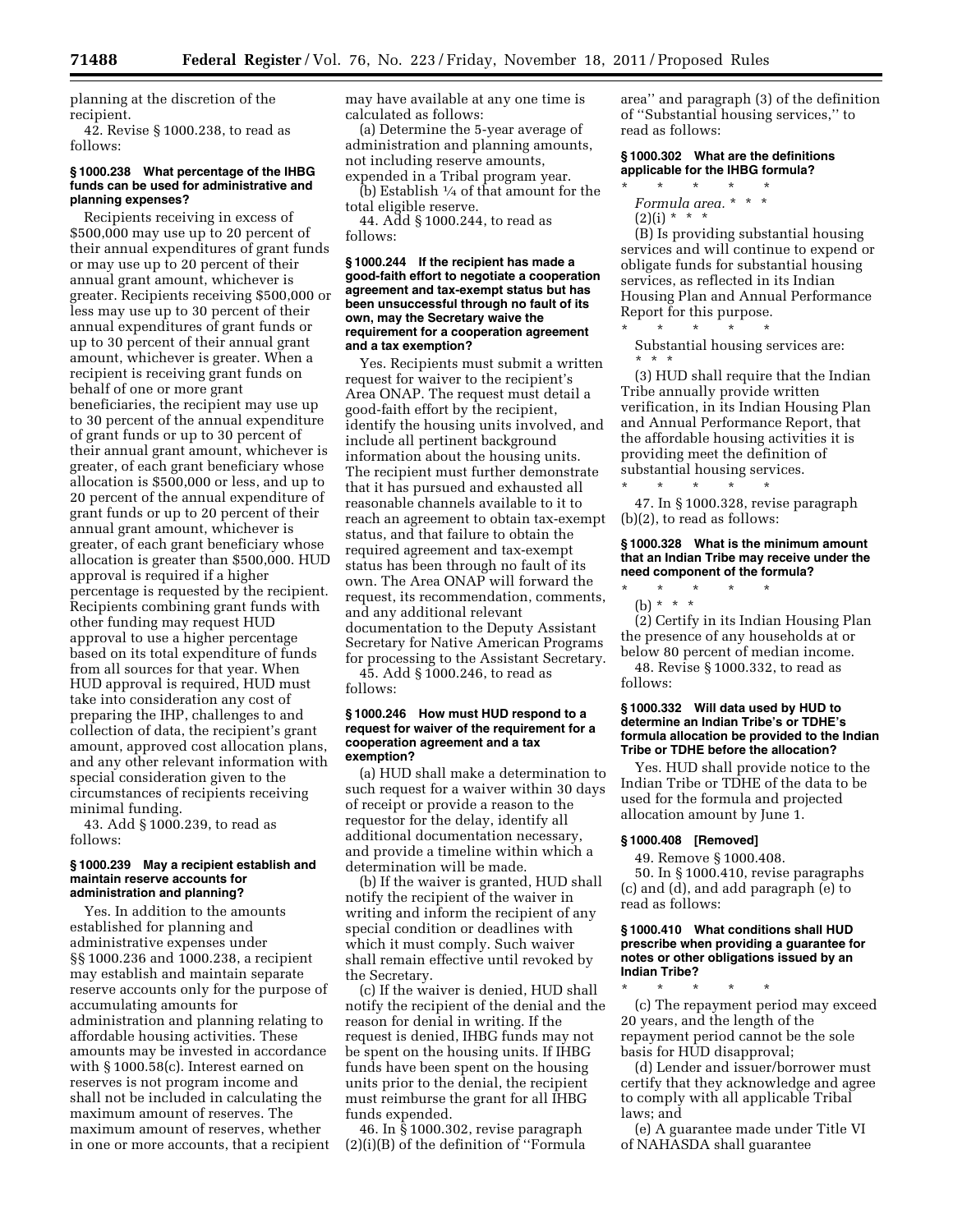repayment of 95 percent of the unpaid principal and interest due on the notes or other obligations guaranteed.

51. In § 1000.424, revise paragraph (a), remove paragraph (d)(2), and redesignate paragraphs (d)(3) and (d)(4) as paragraphs  $(d)(2)$  and  $(d)(3)$ , respectively, to read as follows:

#### **§ 1000.424 What are the application requirements for guarantee assistance under title VI of NAHASDA?**

\* \* \* \* \* (a) An identification of each of the activities to be carried out with the guaranteed funds and a description of how each activity qualifies:

(1) As an affordable housing activity as defined in section 202 of NAHASDA; or

(2) As a housing related community development activity under section 601(a) of NAHASDA.

\* \* \* \* \*

52. In § 1000.428, revise paragraphs (b) and (e) to read as follows:

### **§ 1000.428 For what reasons may HUD disapprove an application or approve an application for an amount less than that requested?**

\* \* \* \* \* (b) The loan or other obligation for which the guarantee is requested exceeds any of the limitations specified in sections 601(c) or section 605(d) of NAHASDA.

\* \* \* \* \* (e) The activities to be undertaken are

not eligible under either:

(1) Section 202 of NAHASDA; or

(2) Section 601(a) of NAHASDA.

\* \* \* \* \*

53. Add § 1000.503, to read as follows:

# **§ 1000.503 What is an appropriate extent of HUD monitoring?**

(a) Subject to any conflicting or supplementary requirement of specific legislation, and upon the effective date of this regulation, the frequency of HUD monitoring of a particular recipient will be determined by application of the HUD standard risk assessment factors, provided that when a recipient requests to be monitored, HUD shall conduct such monitoring as soon as practicable. The HUD standard risk assessment factors may be but are not limited to the following:

(1) Annual grant amount;

(2) Disbursed amounts—all open grants;

(3) Months since last on-site monitoring;

- (4) Delinquent audits;
- (5) Open audit findings;
- (6) Conclusions of auditor;

(7) Open monitoring findings; (8) Delinquent Annual Performance Reports or Annual Status and Evaluation Reports;

(9) Status of Corrective Action Plan (CAP) or Performance Agreement (PA);

(10) Recipient Self-Monitoring; (11) Inspection of 1937 Act units;

(12) Preservation of 1937 Act units; and

(13) Any other additional factors that may be determined by HUD, consistent with HUD's Tribal Consultation Policy, by which HUD will send written notification and provide a comment period. Such additional factors shall be provided by program guidance.

(b) Provided that if monitoring indicates noncompliance, HUD may undertake additional sampling and review to determine the extent of such noncompliance, the level of HUD monitoring of a recipient once that recipient has been selected for HUD monitoring is as follows:

(1) Review recipient program compliance for the current program year and the 2 prior program years;

(2) On-site inspection of no more than 10 dwelling units or 10 percent of total dwelling units, whichever is greater;

(3) Review of no more than 10 client files or 10 percent of client files, whichever is greater.

(c) Notwithstanding paragraph (b) of this section, HUD may at any time undertake additional sampling and review of prior program years, subject to the records retention limitations of § 1000.552, if HUD has credible information suggesting noncompliance. HUD will share this information with the recipient as appropriate.

(d) A recipient may request ONAP to enter into self-monitoring mutual agreements or other self-monitoring arrangements with recipients. ONAP will monitor the recipient only in accordance with such agreement or arrangement, unless ONAP finds reasonable evidence of fraud, a pattern of noncompliance, or the significant unlawful expenditure of IHBG funds.

#### **§ 1000.504 [Removed]**

54. Remove § 1000.504.

55. In § 1000.512, revise paragraphs (b) and (c), and add paragraphs (d) and (e), to read as follows:

#### **§ 1000.512 Are performance reports required?**

\* \* \* \* \* (b) Brief information on the following: (1) A comparison of actual accomplishments to the planned

activities established for the period; (2) The reasons for slippage if established planned activities were not met; and

(3) Analysis and explanation of cost overruns or high unit costs;

(c) Any information regarding the recipient's performance in accordance with HUD's performance measures, as set forth in section § 1000.524; and

(d) Annual performance data to reflect the accomplishments of the recipient to include, as specified in the IHP:

(1) Permanent and temporary jobs supported with IHBG funds;

(2) Outputs by eligible activity, including:

(i) Units completed or assisted, and (ii) Families assisted; and

(3) Outcomes by eligible activity.

(e) As applicable, items required

under §§ 1000.302 and 1000.544.

56. In § 1000.520, revise the heading, introductory text, and paragraph (c), to read as follows:

# **§ 1000.520 What are the purposes of HUD's review of the Annual Performance Report?**

HUD will review each recipient's Annual Performance Report when submitted to determine whether the recipient:

\* \* \* \* \* (c) Whether the Annual Performance Report of the recipient is accurate.

57. In § 1000.524, remove paragraph (a), redesignate paragraphs (b) through (f) as paragraphs (a) through (e), and revise redesignated paragraph (d), to read as follows:

### **§ 1000.524 What are HUD's performance measures for the review?**

\* \* \* \* \* (d) The recipient has met the IHP planned activities in the one-year plan. \* \* \* \* \*

58. Revise § 1000.528, to read as follows:

#### **§ 1000.528 What are the procedures for the recipient to comment on the result of HUD's review when HUD issues a report under section 405(b) of NAHASDA?**

HUD will issue a draft report to the recipient and Indian Tribe within 60 days of the completion of HUD's review. The recipient will have at least 60 days to review and comment on the draft report, as well as provide any additional information relating to the draft report. Upon written notification to HUD, the recipient may exercise the right to take an additional 30 days to complete its review and comment to the draft report. Additional extensions of time for the recipient to complete review and comment may be mutually agreed upon in writing by HUD and the recipient. HUD shall consider the comments and any additional information provided by the recipient. HUD may also revise the